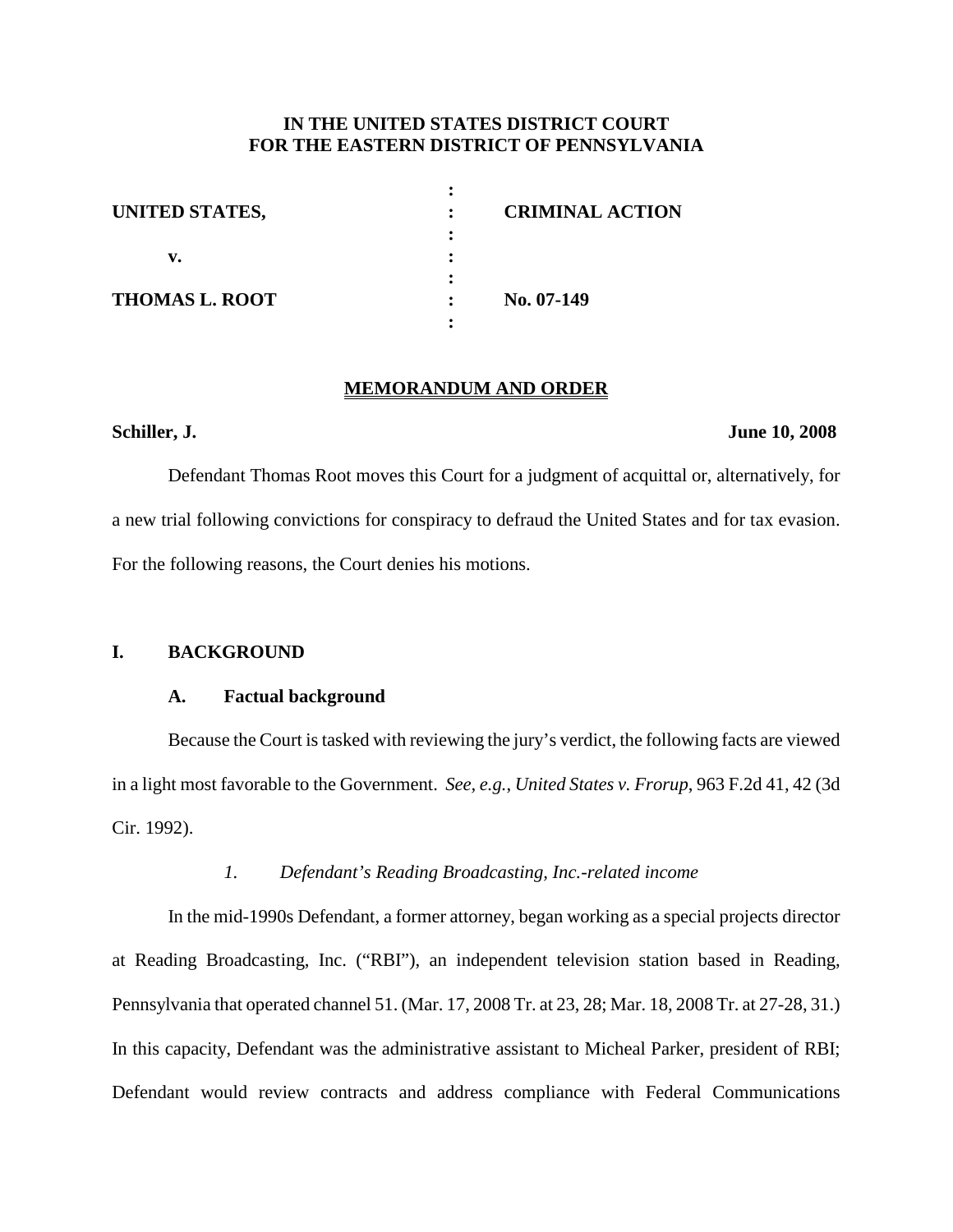Commission and Equal Employment Opportunity Commission regulations. (Mar. 18, 2008 Tr. at 31-32.) Although Defendant lived in Norwalk, Ohio, he would occasionally commute to Reading in connection with his job. (Mar. 17, 2008 Tr. at 27, 94; Mar. 18, 2008 Tr. at 46-47, 135-36.) Defendant was a salaried employee, and had an arrangement with RBI whereby he would be reimbursed for job-related expenses, including expenses related to travel, cell phone use and legal research. (Mar. 18, 2008 Tr. at 40-41.)

Parker left RBI in May 2001, and was replaced by Frank McCracken. (*Id.* at 35.) Defendant continued his employment at RBI as a special projects director, and worked as McCracken's righthand man — Defendant prepared filings, gave advice on contracts, addressed FCC compliance issues, prepared shareholder newsletters and RBI annual reports, drafted memos for McCracken, and dealt with Bill Maslo, RBI's accountant, RBI's vendors and RBI's customers. (Mar. 17, 2008 Tr. at 23-24, 27, 31-32, 35-36, 69, 92-93, 128-29, 185; Mar. 18, 2008 Tr. at 40; *see, e.g.*, Gov't Ex. 18 (E-mail from Root to McCracken attaching Memo) & 36 (E-mail from Root to Maslo).) Defendant would occasionally attend shareholder meetings and give presentations to the Board of Directors on McCracken's behalf. (Mar. 17, 2008 Tr. at 129.) He was also responsible for preparing the Form 1099s that were issued by RBI for the years 2002, 2003 and 2004. <sup>1</sup> (*Id.* at 26-27.)

In summer 2001, Master Media Enterprises, Inc. ("Master Media") became RBI's sales

<sup>&</sup>lt;sup>1</sup>A Form 1099 is an IRS form that a business issues to an individual who is not an employee, but who earns income, such as a bonus or commission, in excess of \$600.00. (Mar. 19, 2008 Tr. at 45-47.) This form is also sent to the IRS for tax years in which the income is earned. (*Id.* at 47.) In contrast, a W-2 is a form given to employees at the end of the tax year indicating the amount of money the employee has earned during that tax year and the amount of taxes withheld by the employer. (*Id.* at 45-46.) The employer also files a copy of its employees' W-2 forms with the IRS. (*Id.* at 46.) Income taxes are not withheld through a Form 1099 as they are with a W-2. (*Id.*)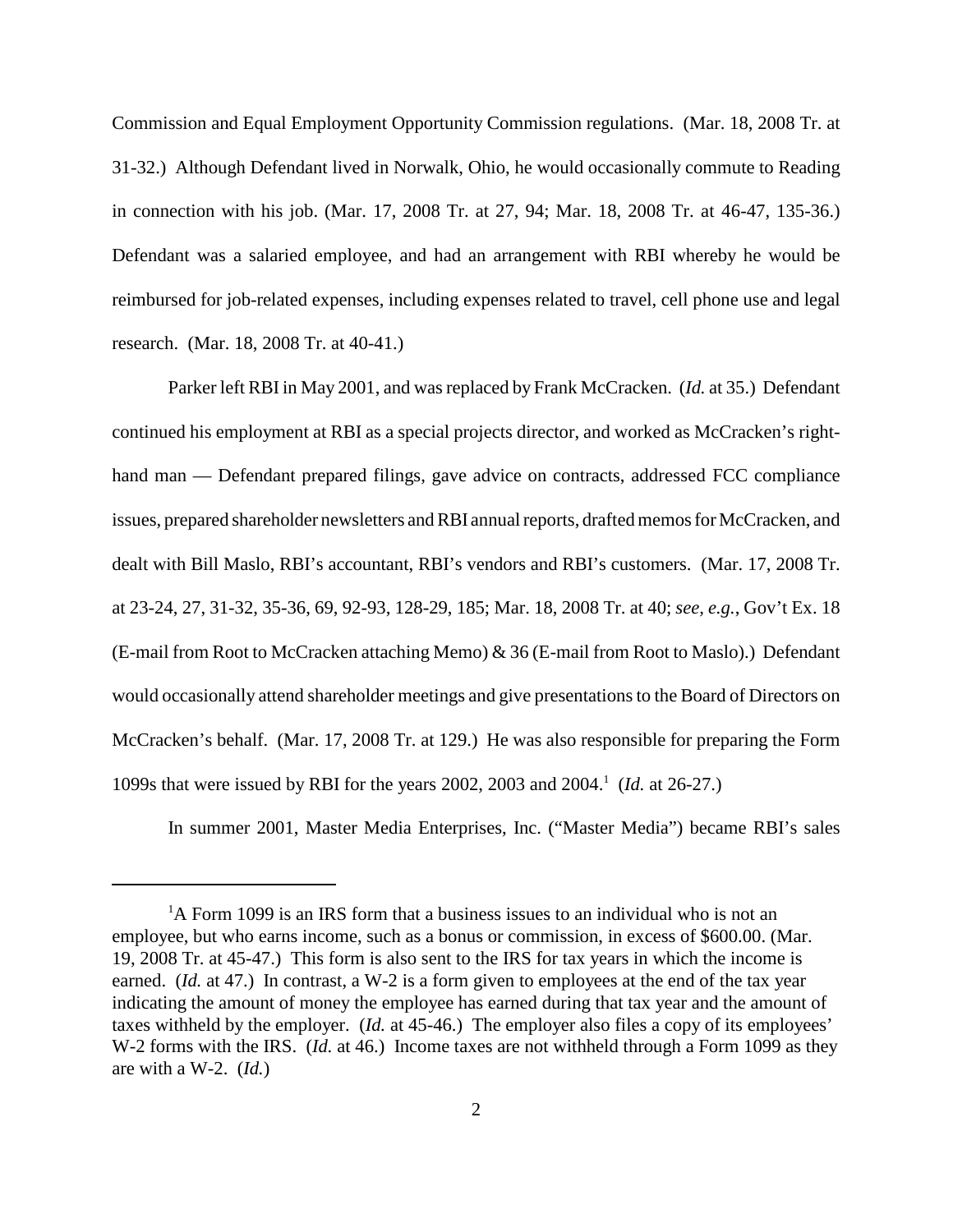representative, in which capacity it sold RBI air time. (*Id.* at 39, 130.) In August 2001, McCracken sent a memo to BarbaraWilliamson,RBI's bookkeeper, directing her to pay commissions on Master Media's sales of RBI air time as follows: ten percent to Frank McCracken, two percent to Brenda Peiffer, two percent to Defendant, and one percent to herself. (*Id.* at 22-23, 39; Gov't Ex. 20 (8/16/2001 Commission Memo).) These payments were essentially a salary increase for Defendant and Williamson, since neither of them were involved in sales. (Mar. 17, 2008 Tr. at 40-41, 94-95, 129.) The commissions were initially paid through payroll, along with each recipient's salary, and taxes were withheld from those commissions as reflected on each recipient's W-2 forms. (*Id.* at 43- 44, 82.)

On October 8, 2001, Defendant wrote a memo to McCracken, requesting that his commissions be paid to an Ohio limited liability company ("LLC"), KGR New Perspectives, LLC ("New Perspectives"). (Gov't Ex. 21 (Root Commission Payments Memo).) Shortly thereafter, on November 19, 2001, McCracken directed Williamson to pay his own commissionsto Framco, LLC, ("Framco") and Defendant's commissions to New Perspectives, LLC. (Mar. 17, 2008 Tr. at 48; Gov't Ex. 23 (11/19/2001 Payment of Commissions Memo).) Defendant created both of these companies. (Mar. 17, 2008 Tr. at 53; Mar. 18, 2008 Tr. at 181, 225-26; Gov't Ex. I-7 (Framco Setup) at INT/MYC 000014-16.) As a result of this change in payment, the commissions were no longer reflected in Defendant and McCracken's W-2 forms. (Mar. 17, 2008 Tr. at 50-51, 203.)

In January 2002, Williamson asked McCracken and Defendant whether she should issue Form 1099s to New Perspectives and Framco, to account for the taxes owed by those entities. (*Id.* at 51.) McCracken and Defendant, who was on speaker phone during the conversation, both responded that they did not know whether Form 1099s were necessary and that they would look into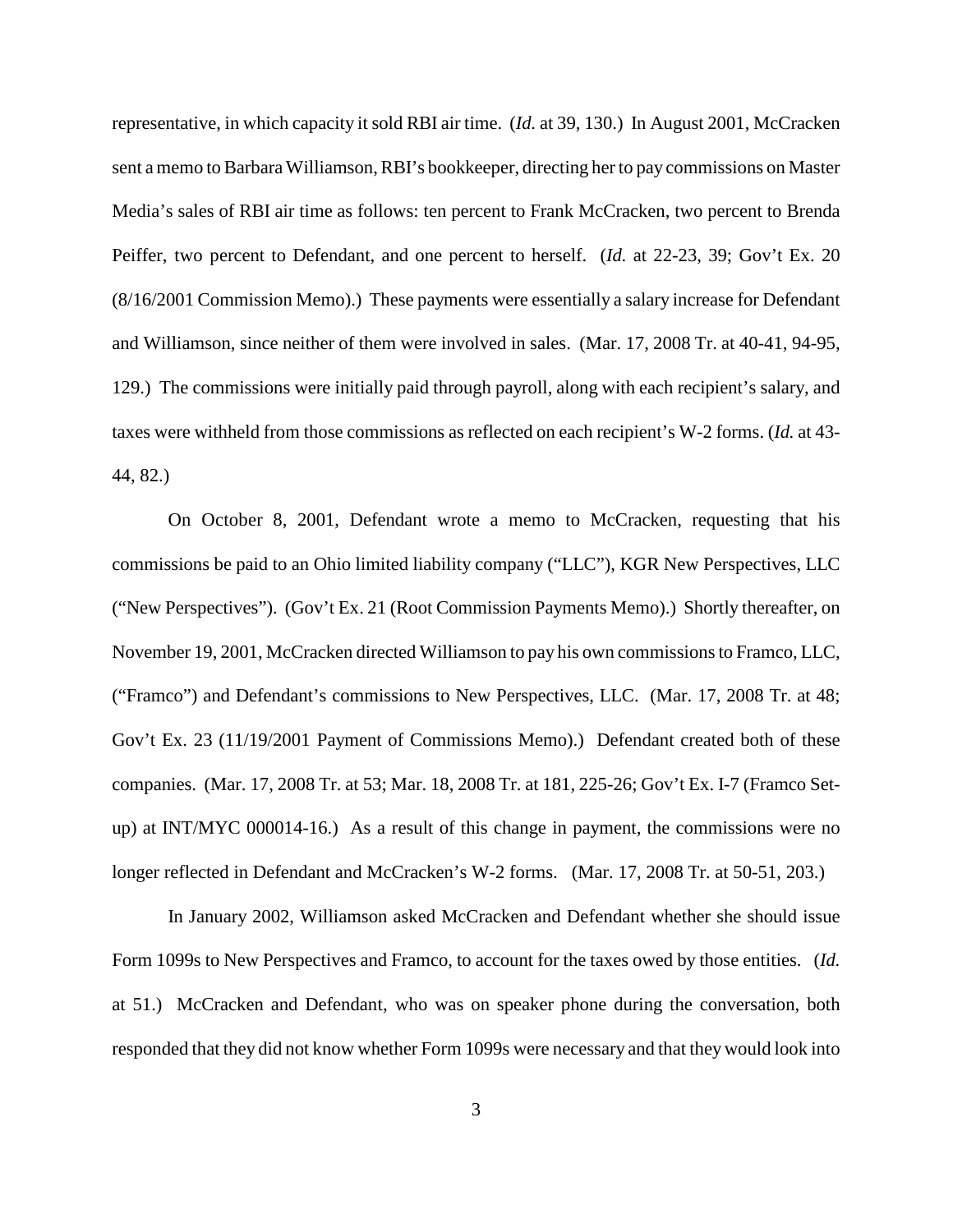the matter and report back to her. (*Id.*) When Williamson inquired a second time, McCracken told her that she did not need to issue Form 1099s to New Perspectives and Framco; Williamson could not recall whether Defendant was on the phone during this second conversation. (*Id.* at 51, 74.) Accordingly, Williamson did not issue Form 1099s to those entities and as a result, RBI did not notify the IRS of these payments. (*Id.* at 52.)

In early 2003, shareholders raised concerns about the amount of money that RBI was expending on commissions. (*Id.* at 116-17, 187-90.) Several RBI directors and shareholders testified that they were unaware of the commission payments themselves and the fact that payments were being made to New Perspectives and Framco. (*Id.* at 98, 121-22, 131-35, 153; Mar. 18, 2008 Tr. at 145-46.) One shareholder testified that when he asked McCracken about the commissions after a 2003 board meeting, McCracken responded that he, Williamson, Defendant and Peiffer were receiving commissions; McCracken did not mention Framco or New Perspectives. (Mar. 19, 2008 Tr. at 173-76.) Another shareholder testified that he wrote a letter to McCracken inquiring about the increase in commissions and received a response from McCracken that made no mention of the commission payments at all, nor of Framco and New Perspectives; the response instead characterized the increased commission-related expenditures as reflective of "aggressive sales efforts." (Mar. 17, 2008 Tr. at 116-19; Gov't Ex. 114 (2/12/2003 Massey Letter to McCracken) &116 (3/3/2003 McCracken Letter to Massey).)

McCracken resigned as President of RBI in June 2004. (Mar. 17, 2008 Tr. at 140-43.) Parker returned to RBI at that time and immediately began an internal investigation, which revealed that McCracken, Defendant, Williamson and Peiffer had been receiving commissions and that McCracken and Defendant had their commissions paid to Framco and New Perspectives. (*Id.* at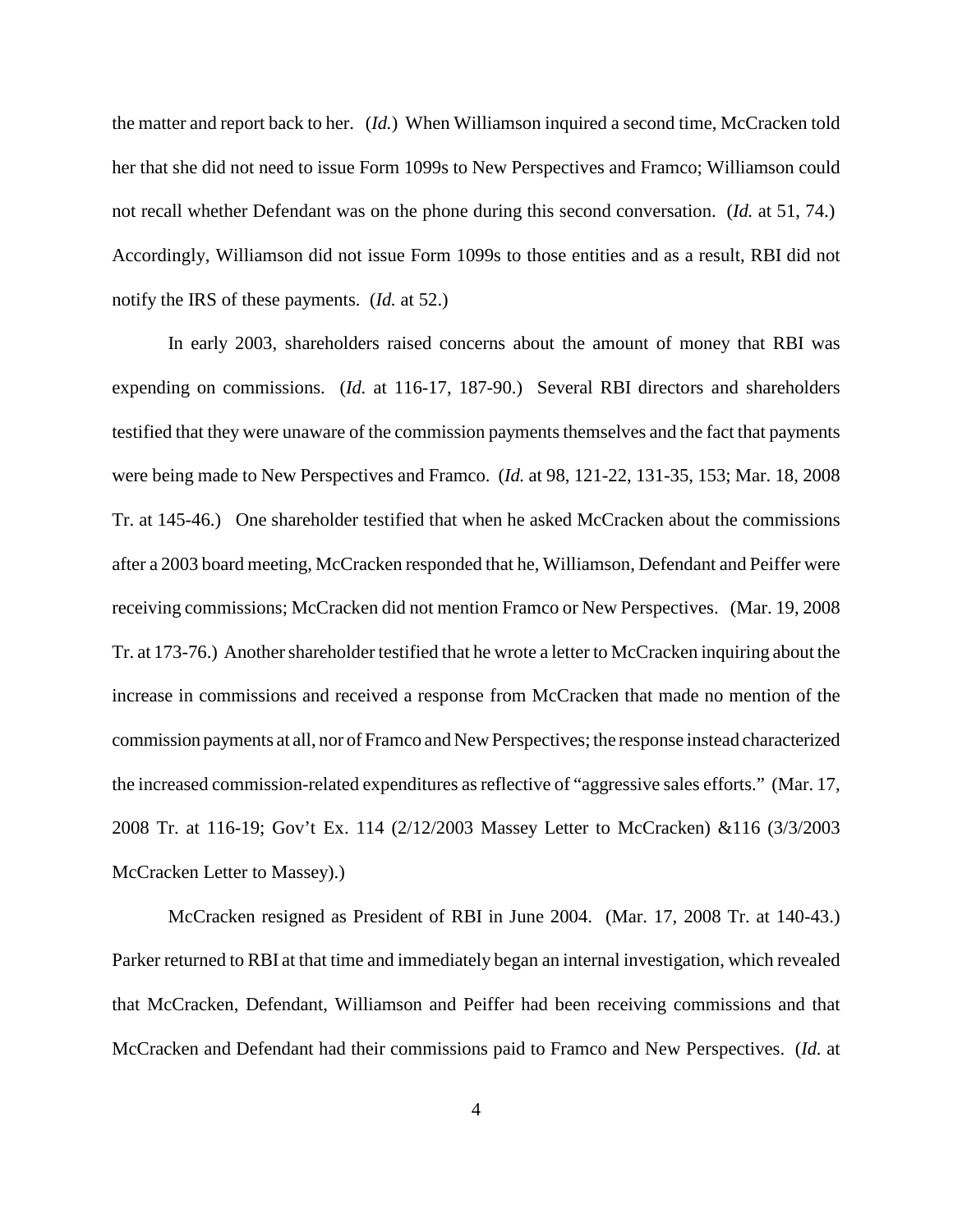140-43, 200-03; Mar. 18, 2008 Tr. at 96-97, 121; Gov't Ex. 53 (Parker Letter to Directors Attaching Root Memo.).) Parker concluded that McCracken did not have the authority to grant himself commissions without approval of the Board, but that McCracken had the authority to grant payments to RBI employees. (Mar. 18, 2008 Tr. at 96-97.) Consequently, Parker terminated all of the commission payments and granted salary increases to Williamson, Peiffer, and Defendant. (Mar. 17, 2008 Tr. at 78-79, 147; Mar. 18, 2008 Tr. at 96-97, 143-44.) In connection with this investigation, Parker asked Defendant to prepare a memo explaining how the commission payments came about. (Mar. 18, 2008 Tr. at 99-100.) Defendant's memo did not disclose that commissions were being paid to New Perspectives and Framco. (*Id.* at 108; Gov't Ex. 52 (Memo. from Root to Parker on Commissions).)

The total commissions payments made to New Perspectives from late 2001 through mid-2004 was \$94,077.34. (Mar. 19, 2008 Tr. at 78; Gov't Ex. 65 (Vendor Payment Journal for New Perspectives)  $\&$  JS-2 (Summary of Payments to New Perspectives).) The payments made to Framco between 2001 and 2004 totaled \$509,210.43. (Mar. 19, 2008 Tr. at 76; Gov't Ex. JS-1 (Summary of Payments to Framco).) The New Perspectives payments were deposited into a personal account for Kathy Root, Defendant's wife, and into a New Perspectives company account on which Kathy Root was the sole signatory. (Mar. 19, 2008 Tr. at 79-85, 224.) Kathy Root testified that she used the payments for daily living expenses. (*Id.* at 246-47.) Framco payments were deposited into a variety of business and personal accounts maintained by McCracken. (*Id.* at 80.)

# *2. The Commission Agreement between RBI and New Perspectives*

In late November 2001, Defendant and his wife, KathyRoot, applied for a loan for purposes of refinancing the mortgage on their home. (Mar. 17, 2008 Tr. at 155-58, 165; Gov't Ex. CB-1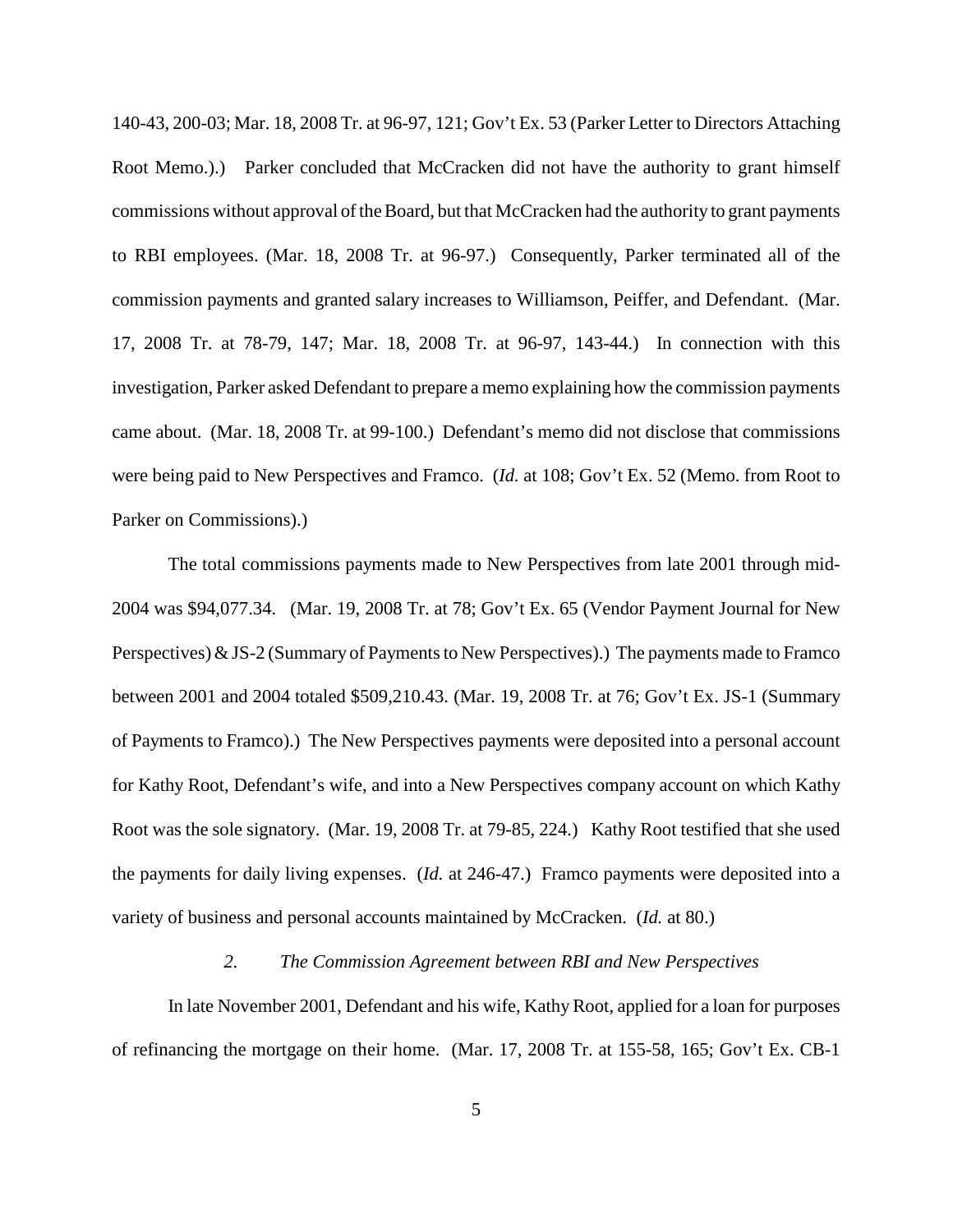(Root Loan Application).) In addition to listing Defendant's salary as income on their loan application, the Roots listed \$3,000.00 of monthly income attributable to Kathy Root. (Mar. 17, 2008 Tr. at 165; Gov't Ex. CB-1.) In order for the bank to approve their loan, the Roots were required to produce verification of the income they listed on their application. (Mar. 17, 2008 Tr. at 161.) On December 1, 2001, McCracken signed a "Commission Agreement" between RBI and New Perspectives, which Kathy Root signed on behalf of New Perspectives. (Gov't Ex. 24 (Commission Agreement).) The Roots subsequently sent a copy of the Commission Agreement and copies of checks from RBI made out to New Perspectives to the bank to document the monthly \$3,000.00 they declared on their loan application. (Mar. 17, 2008 at 165-71; Mar. 19, 2008 Tr. at 227; Gov't Ex. CB-5 (12/18/01 Faxed Commissions Agreement) & CB-6 (Checks to New Perspectives).)

The Commission Agreement purported to pay New Perspectives a two percent commission on monthly revenues that RBI collected from Master Media in exchange for "sales services to TV 51 in acquiring a programming agreement with Master Media Enterprises, Inc." and related services. (Gov't Ex. 24 (Commission Agreement).) Although Kathy Root testified that she assisted her husband with graphics for RBI annual reports, Williamson and various RBI directors and shareholders testified that they were not aware of any sales services or other work that Kathy Root performed for RBI, nor were they aware of a Commission Agreement with New Perspectives. (Mar. 17, 2008 Tr. at 24, 54-55, 95-97; Mar. 18, 2008 Tr. at 114; Mar. 19, 2008 Tr. at 234.) Indeed, Williamson testified that she interacted solely with Defendant with respect to New Perspectives, and that she never had any dealings with Kathy Root. (Mar. 17, 2008 Tr. at 54-55.) Parker testified that he found the New Perspectives Commission Agreement in a file labeled "Framco." (Mar. 18, 2008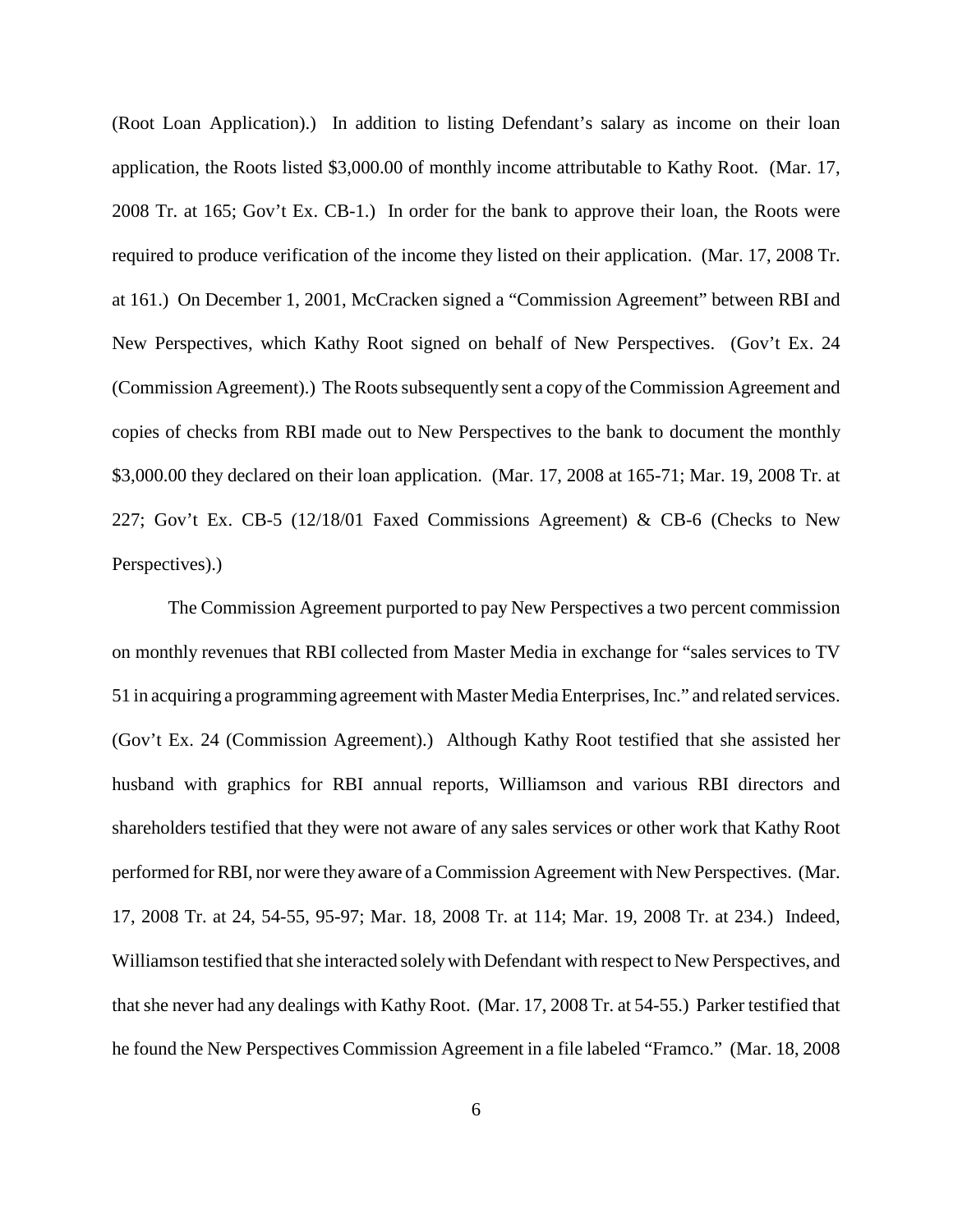Tr. at 112-13, 122.)

#### *3. LISA income from Ford and Merullo*

In addition to his employment with RBI, Defendant performed legal work for two attorneys in Ohio, George Ford and Victor Merullo. Ford hired Defendant to do legal research and writing, and paid him \$250.00 a week; Defendant was also reimbursed for expenses. (*Id.* at 165-67.) Initially, Ford paid Defendant a salary from which taxes were withheld and issued Defendant a W-2. (*Id.* at 165.) After Defendant began working for RBI in 1997, however, Defendant had Ford make payments to his company, Legal Information Services Associates ("LISA"). (*Id.* at 167-69, 71.) At this point, Ford ceased filing W-2s for Defendant and paid Defendant as an independent contractor through LISA without withholding any taxes. <sup>2</sup> (*Id.* at 170-71; GF-2 (Checks to LISA).) Ford did not issue any Form1099s to LISA. (Mar. 18, 2008 Tr. at 170.) During the years 2001 through 2003, Defendant earned \$58,041.91 from George Ford. (Mar. 19, 2008 Tr. at 89.) Defendant did not disclose this income on his tax returns for those years. (*Id.* at 104-13.)

Merullo hired Defendant in 1999 as an independent contractor to perform legal research services. (Mar. 18, 2008 Tr. at 200-202.) Merullo paid Defendant \$70.00 per hour, and would pay certain pre-approved expenses. (*Id.* at 203.) As with Ford, Defendant directed Merullo to pay him through LISA. (*Id.* at 205; Gov't Ex. VM-1 (Checks to LISA).) Merullo did not issue any Form 1099s to LISA because he thought that LISA was a corporation, since Defendant's invoice listed the companyname as "LegalInformation Services Associates,Inc." (Mar. 18, 2008Tr. at 205-06; Gov't Ex. VM-2 (LISA Invoices).) During the years 2001 through 2003, Defendant earned \$19,573.85

<sup>&</sup>lt;sup>2</sup> Ford was also in the process of repaying Defendant on a loan. Thus, for a period of time, he wrote weekly checks to Defendant for \$300.00, which encompassed Defendant's \$250.00 salary and \$50.00 in loan repayment. (Mar. 18, 2008 Tr. at 174-75.)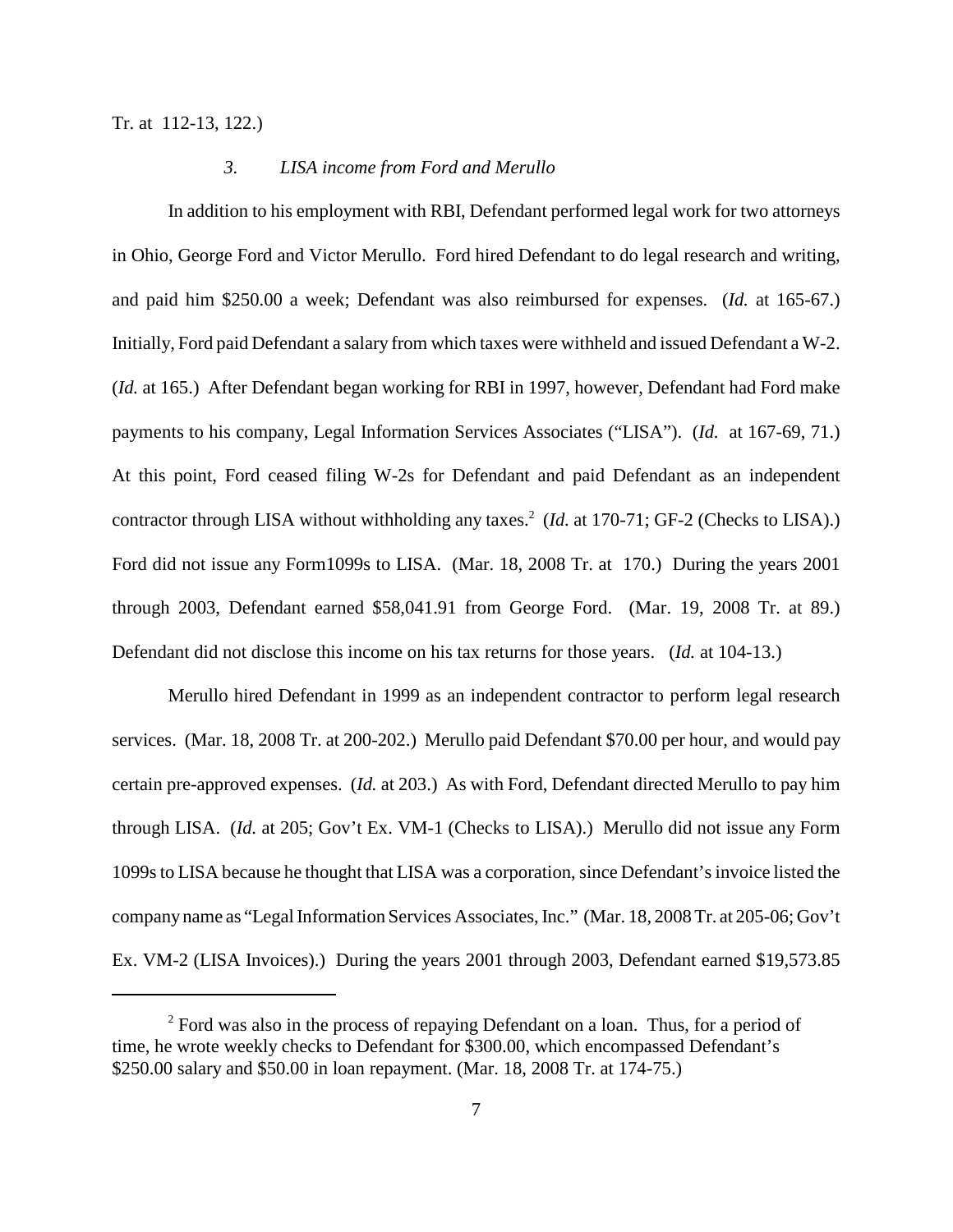from Merullo. (Mar. 19, 2008 Tr. at 90; Gov't Ex.JS-6 (Summary of Merullo Income).) Defendant did not disclose any of this income on his tax returns for those years. (Mar. 19, 2008 Tr. at 104-13.)

#### *4. Additional Parker income*

In addition to acting as Parker's assistant at RBI, Defendant did other, unrelated work for Parker. (Mar. 18, 2008 Tr. at 42-46.) Defendant set up numerous companies, including LLCs, for Parker in connection with Parker's various business ventures. (*Id.* at 42-49; Gov't Ex. 25 (12/20/2001 E-mail from Root to Parker).) Parker would pay Defendant a "successfee" or "bonus" for his work on these non-RBI projects; as well as covering Defendant's related expenses. (Mar. 18, 2008 Tr. at 49-51, 54; Gov't Ex. 81 (Register for Two if by Sea Broadcasting).) At times, Parker would make these payments to LISA. (Mar. 18, 2008 Tr. at 78-79; Gov't Ex. 81.3 (Wire to LISA) & 82.2 (Wire to LISA).) Parker never issued any Form 1099sto Defendant in connection with these payments. (Mar. 18, 2008 Tr. at 51.)

There was conflicting evidence at trial as to whether Parker's payments to Defendant constituted income orloans. Parker testified that he did not have the authority to issue certain checks because of a dispute with his business partners. (*Id.* at 57-58, 66, 68.) Accordingly, Parker told Defendant that he would issue those checks as loans, even though the memo line on the checks reflected that payments were bonuses. <sup>3</sup> (*Id.* at 57, 69.) After Parker worked through matters with his business partners, the payments to Defendant were authorized as bonuses; Parker could not recall, however, whether he informed Defendant of this change. (*Id.* at 73, 69.)

In connection with these and other payments, Parker issued Defendant three promissory

<sup>&</sup>lt;sup>3</sup> Parker testified at the grand jury that these checks were bonuses, and the Government impeached him with that testimony. (Mar. 18, 2008 Tr. at 63, 70, 86.)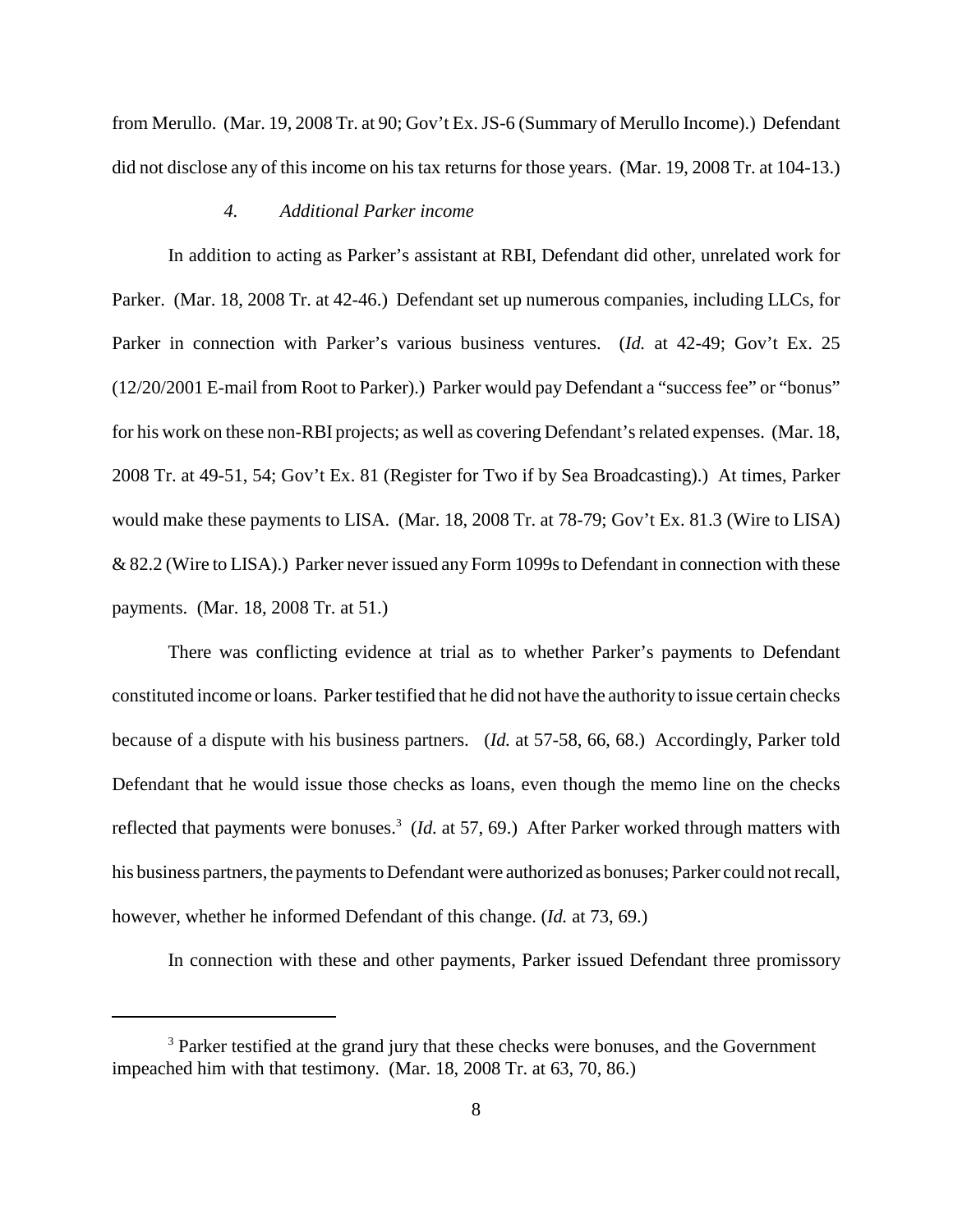notes. (Gov't Ex. 87 (1/21/2001 Promissory Note) & 88 (12/19/2000 Promissory Note) & 89 (7/2/2002 Promissory Note).) Parker never made any effort to collect on those notes, nor did Defendant endeavor to make payments. (Mar. 18, 2008 Tr. at 66-67, 71-73, 91-92, 94.) This was in part because Parker and his partners considered the notes invalid after their business dispute was resolved. (*Id.* at 73-74.) Accordingly, Parker's company treated those checks initially written as loans to be bonuses, and wrote them off as expenses in connection with their tax returns. (*Id.* at 74- 75.) Defendant earned a total of \$56,000.00 from Parker in 2001 and 2002. <sup>4</sup> (Mar. 19, 2008 Tr. at 91-93; Gov't Ex. JS-11 (Summary of Parker Income).)

# *5. Defendant's tax returns and amended tax returns*

Defendant prepared and filed joint tax returns for himself and his wife for the tax years 2001, 2002, and 2003. (Mar. 18, 2008 Tr. at 220-21; Gov't Ex. I-4 (2001 Tax Return) & I-5 (2003 Tax Return) & IRS-3 (2002 Tax Return).) He did not disclose the commissions he received from RBI for those years, which amounted to \$77,277.68, nor the income he earned from Ford, Merullo and Parker, which amounted to \$52,133.82 in 2001, \$96,248.72 in 2002, and \$62,510.90 in 2003. (Mar. 19, 2008 Tr. at 93-96, 104-13; Gov't Ex.JS-13 (Summary of Undisclosed Income).) Consequently, Defendant owed an additional \$11,571 in taxes in 2001, \$19,619 in taxes in 2002, and \$6,473 in 2003. <sup>5</sup> (Mar. 19, 2008 Tr. at 55-56.) No tax returns were filed for New Perspectives for those tax years. (*Id.* at 237-38; Gov't Ex. IRS-14 (Record of No Return for 2001) & IRS-15 (Record of No

<sup>&</sup>lt;sup>4</sup> Although Defendant's analyst testified that these payments should have been considered loans, looking at the evidence in a light most favorable to the Government, sufficient evidence supports the conclusion that these payments constituted income. (*see* Mar.19, 2008 Tr. at 181- 82.)

<sup>&</sup>lt;sup>5</sup> These figures excluded reimbursed expenses and loan repayments from George Ford from taxable income. (Mar. 19, 2008 Tr. at 95-103.)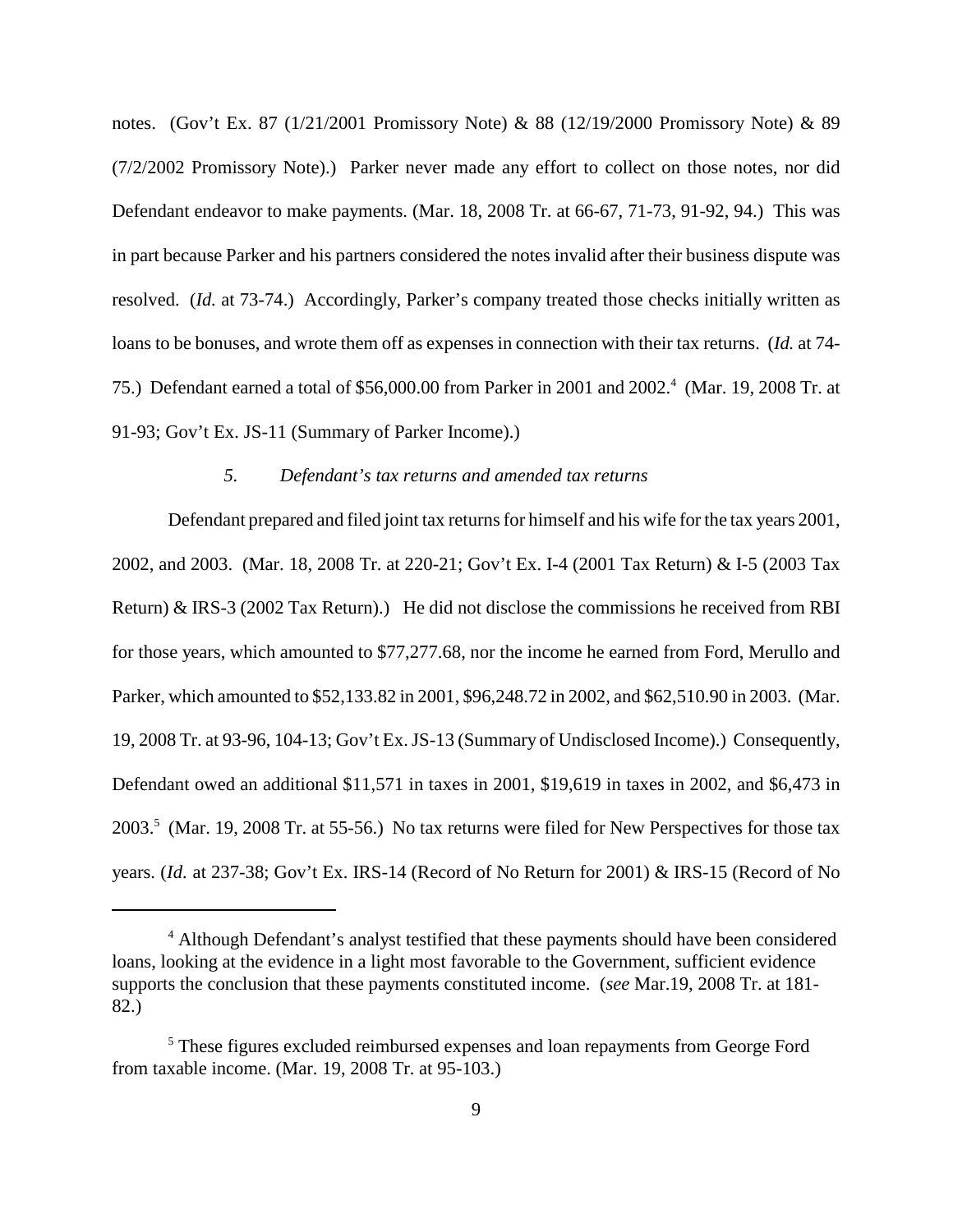Return for 2002) & IRS-16 (Record of No Return for 2003).)

On June 11, 2004, New Perspectives wasserved with a grand jury subpoena. (Mar. 19, 2008 Tr. at 113-14.) That same day, Defendant prepared amended tax returns for 2001, 2002, and 2003, which Kathy Root signed on June 15, 2004, which disclosed the commissions payments to New Perspectives made in those years. (*Id.* at 114-19; Gov't Ex. IRS-5 (2003 Amended Tax Return) & IRS-6 (2002 Amended Tax Return) & IRS-7 (2001 Amended Tax Return).) In April 2006, Defendant filed a second amended return for the year 2002 in which he claimed additional expenses. (Mar. 18, 2008 Tr. at 233; Mar. 19, 2008 Tr. at 206; Gov't Ex. IRS-8 (2002 Second Amended Tax Return).) Defendant never disclosed the income from Ford, Merullo or Parker. (Mar. 19, 2008 Tr. at 114-119.)

# **B. Procedural history**

On March 20, 2007, Defendant was charged with one count of conspiracy to defraud the United States in violation of 18 U.S.C. § 371 (Count One), one count of tax evasion for the years 2000 through 2003 in violation of 26 U.S.C. § 7201 (Count Two), and seven counts of filing a false tax return in violation of 26 U.S.C. § 7206(1)(Counts Three through Nine). The conspiracy charged in Count One alleged that Defendant and McCracken agreed to defraud the United States by impeding the lawful function of the Internal Revenue Service ("IRS") in the assessment and collection of income taxes.

Count Two alleged that Defendant evaded payment of more than \$40,000.00 in income taxes across the years 2000, 2001, 2002 and 2003. The income which Defendant was alleged to have concealed from the IRS over the course of these years falls into three general categories: (1) commission from his employer, RBI, that he funneled through New Perspectives; (2) payments he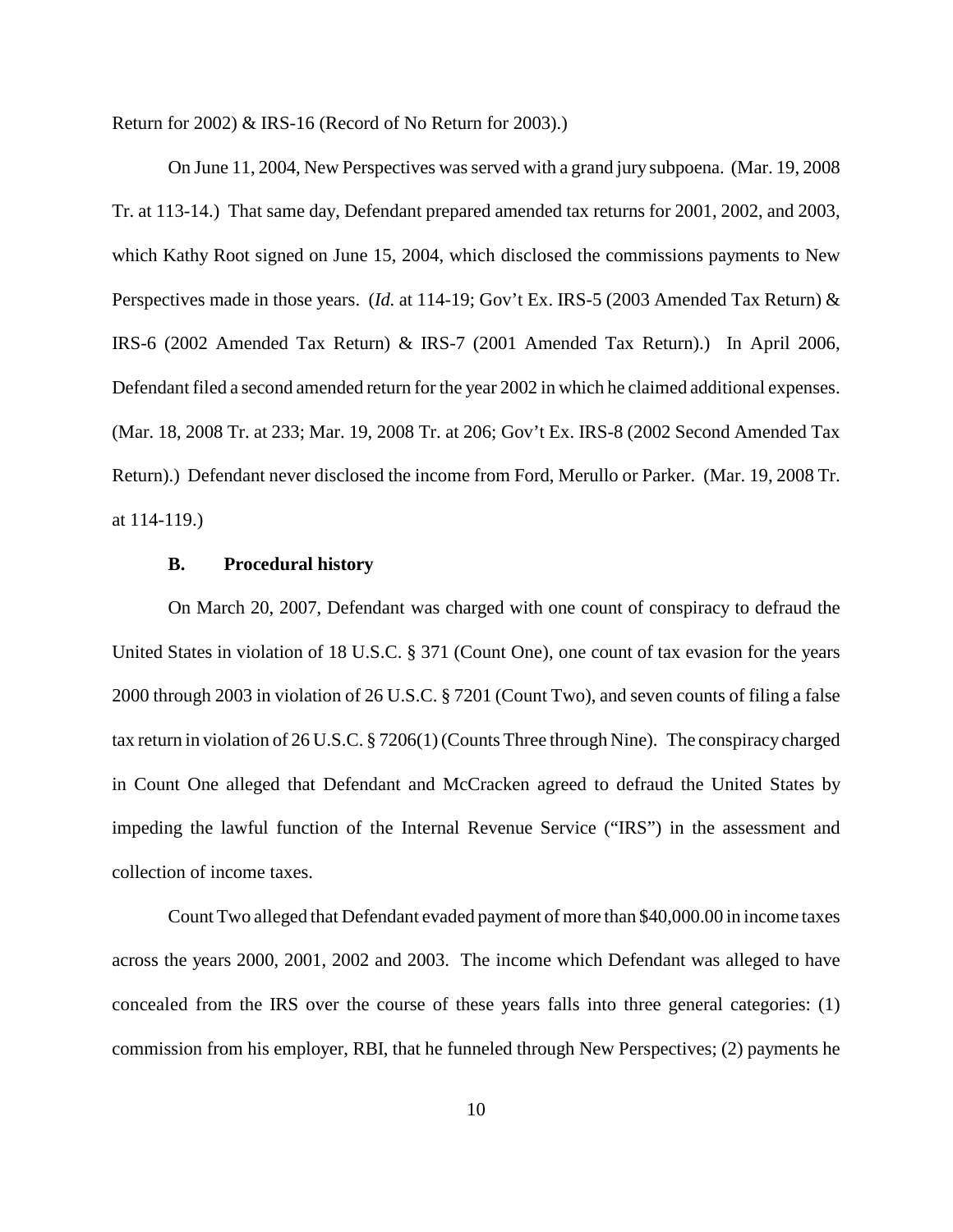received from Ford and Merullo through LISA; and (3) income earned from Parker. Defendant was alleged to have concealed RBI-related income only in the tax years 2001, 2002 and 2003; in other words, Defendant did not conceal any income from RBI in the tax year 2000.

In July 2007, Defendant filed a pre-trial omnibus motion requesting, among other things, dismissal of Counts Two through Nine for lack of venue. In response, the Government agreed to dismiss without prejudice Counts Three through Nine so they could be pursued in the Northern District of Ohio. (Gov't's Resp. to Def.'s Pre-Trial Mots. at 9.) However, the parties disagreed as to Count Two. Defendant argued that "Count Two, to the extent that it alleges events from 2000, isConstitutionally infirm because all of the allegations of evasive acts and tax deficiency forthe year covered by the 2000 tax return occurred exclusively in Ohio." (Def.'s Omnibus Pretrial Mot. at 11- 12.) Defendant also argued that venue wasimproper over Count Two because it included LISA and Parker income that was not related to the Eastern District of Pennsylvania. (*Id.* at 21.) Ultimately, following a hearing, this Court denied Defendant's motion without prejudice, noting that the Defendant would have the opportunity to reassert any objection to venue at trial. (Sept. 25, 2007 Order  $\P$  1.)

In the weeks leading up to trial, Defendant again attacked Count Two, asking the Court to dismiss Count Two as duplicitous, and reasserting his venue objection. (Def.'s Mem. in Supp. of Mot. to Dismiss Count Two of Indictment at 2.) Following a telephone conference, the Government agreed to drop the allegations pertaining to the year 2000 from Count Two of the Indictment. On March 17, 2008, Defendant proceeded to trial on the entirety of Count One and the remainder of Count Two, pertaining to the years 2001 through 2003. On March 20, 2008, a jury returned a verdict of guilty on both counts. (Mar. 20, 2008 Tr. at 83-84.)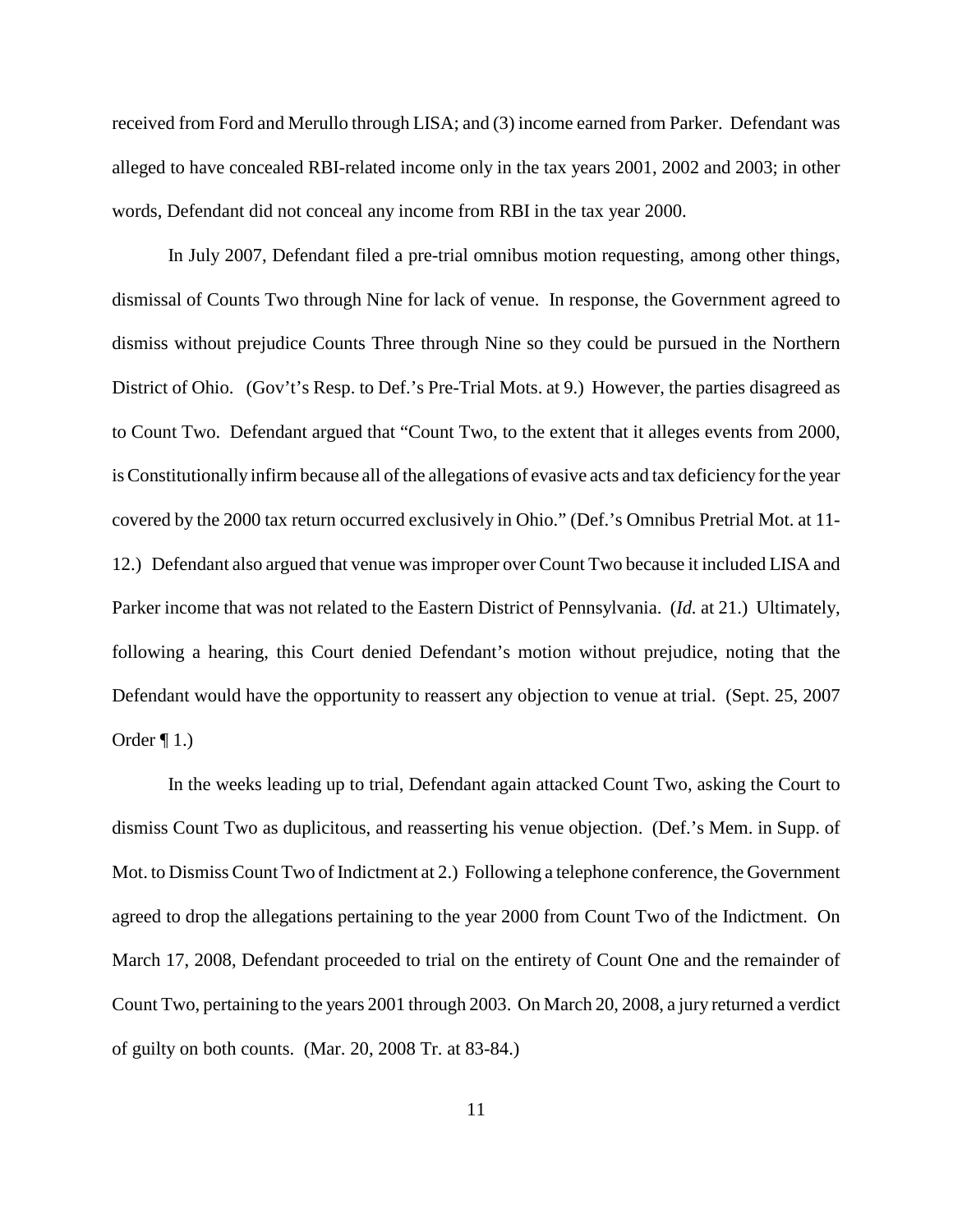# **II. STANDARD OF REVIEW**

When considering a claim that the evidence was insufficient to support a conviction pursuant to Federal Rule of Criminal Procedure 29, a district court views the evidence, both direct and circumstantial, "in the light most favorable to the government and affirm[s] the judgment if there is substantial evidence from which any rational trier of fact could find [the defendant] guilt[y] beyond a reasonable doubt." *Frorup*, 963 F.2d at 42; *see also United States v. Gambone*, 314 F.3d 163, 170 (3d Cir. 2003); FED. R. CRIM. P. 29. In doing so, a court must "credit all available inferences in favor of the government." *United States v. Riddick*, 156 F.3d 505, 509 (3d Cir. 1998). If evidence emerges from the trial that supports the jury's verdict, regardless of how probative the court believesit to be, then a defendant's motion for acquittal based on insufficient evidence should be denied. *See United States v. McNeill*, 887 F.2d 448, 450 (3d Cir. 1989). "The 'contention that the evidence also permits a less sinister conclusion is immaterial. To sustain the jury's verdict, the evidence does not need to be inconsistent with every conclusion save that of guilt.'" *United States v. Smith*, 294 F.3d 473, 478 (3d Cir. 2002) (*quoting United States v. Dent*, 149 F.3d 180, 188 (3d Cir. 1998)).

Pursuant to Federal Rule of Criminal Procedure 33, a court may grant a new trial "if the interest of justice so requires." FED. R. CRIM. P. 33(a). A district court has discretion to "grant a defendant a new trial only if it finds that 'there is a serious danger that a miscarriage of justice has occurred *—* that is, that an innocent person has been convicted.'" *United States v. Rich*, 326 F. Supp. 2d 670, 673 (E.D. Pa. 2004) (*quoting United States v. Johnson*, 302 F.3d 139, 150 (3d Cir. 2002)). "Additionally, the court must grant a new trial if errors occurred during the trial, and it isreasonably possible that such error, or combination of errors, substantially influenced the jury's decision." *Id.*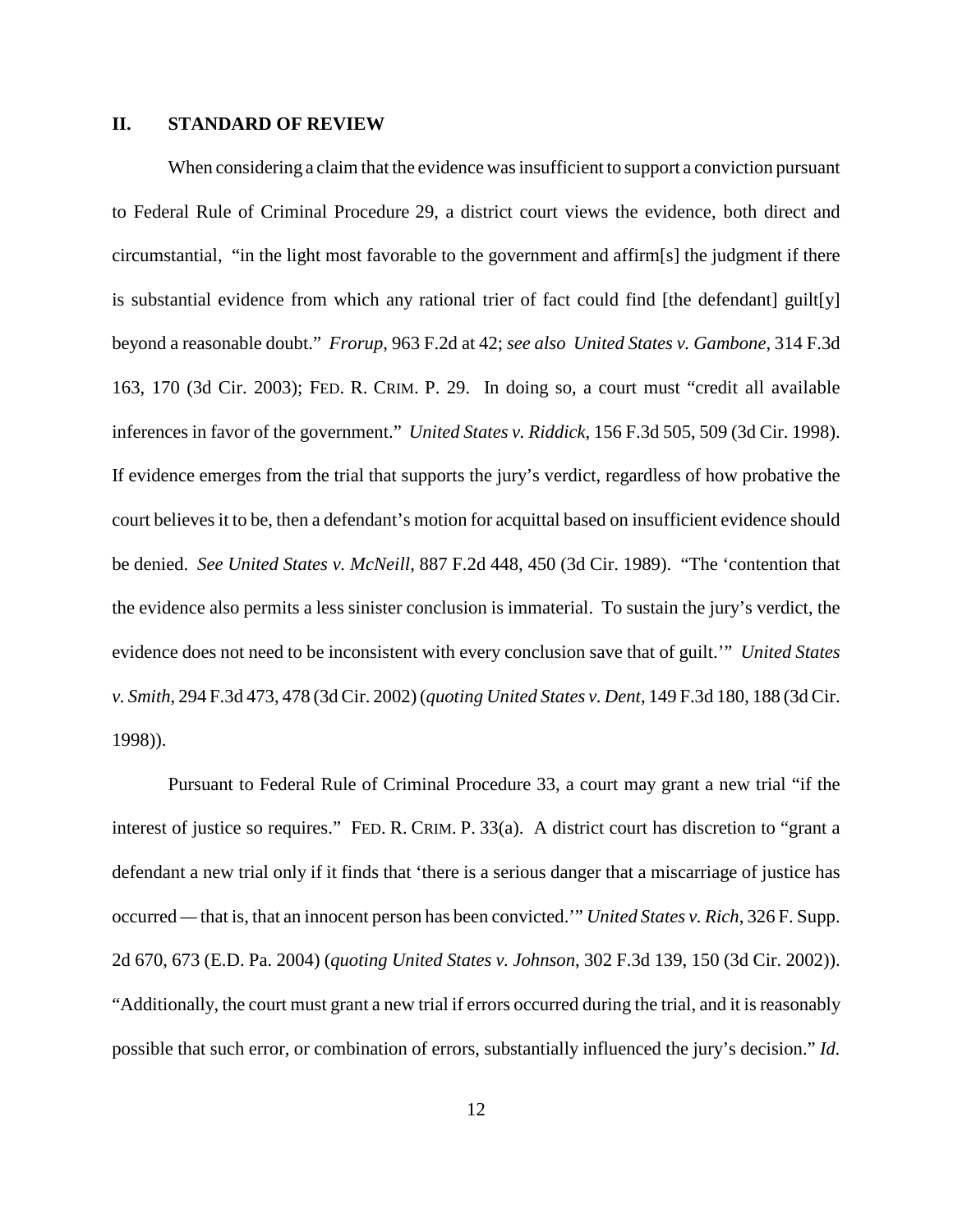(*citing United States v. Copple*, 24 F.3d 535, 547 n.17 (3d Cir. 1994)).

#### **III. DISCUSSION**

# **A. Defendant is not entitled to a judgment of acquittal**

*1. The jury's verdict on the conspiracy charge is supported by sufficient evidence*

In order to prove a conspiracy to defraud the United States in violation of 18 U.S.C. § 371 the Government must prove beyond a reasonable doubt: (1) the existence of an agreement to defraud the United States; (2) the defendant's participation in that agreement with the intent to defraud the United States; and (3) an overt act by one of the conspiratorsin furtherance of that objective. *United States v. McKee*, 506 F.3d 225, 238-44 (3d Cir. 2007); *see also Gambone*, 314 F.3d at 176. Where a defendant is charged with a "Klein" conspiracy, as Defendant is here, the "agreed-upon objective must be to impede the IRS" from its lawful collection of federal income taxes. *See United States v. Gricco*, 277 F.3d 339, 348 (3d Cir. 2002); *see also United States v. Klein*, 247 F.2d 908 (2d Cir. 1957).

"[A] conspiratorial agreement can be proven circumstantially based upon reasonable inferences drawn from actions and statements of the conspirators or from the circumstances surrounding the scheme." *McKee*, 506 F.3d at 238. However, "'[w]hen the government relies upon circumstantial evidence to establish a tax conspiracy, the circumstances must be such as to warrant a jury's finding that the alleged conspirators had some common design with unity of purpose to impede the IRS.'" *Id.* at 240 (*quoting United States v. Adkinson*, 158 F.3d 1147, 1154 (11th Cir. 1998). To establish the requisite "unity of purpose" the government must establish that the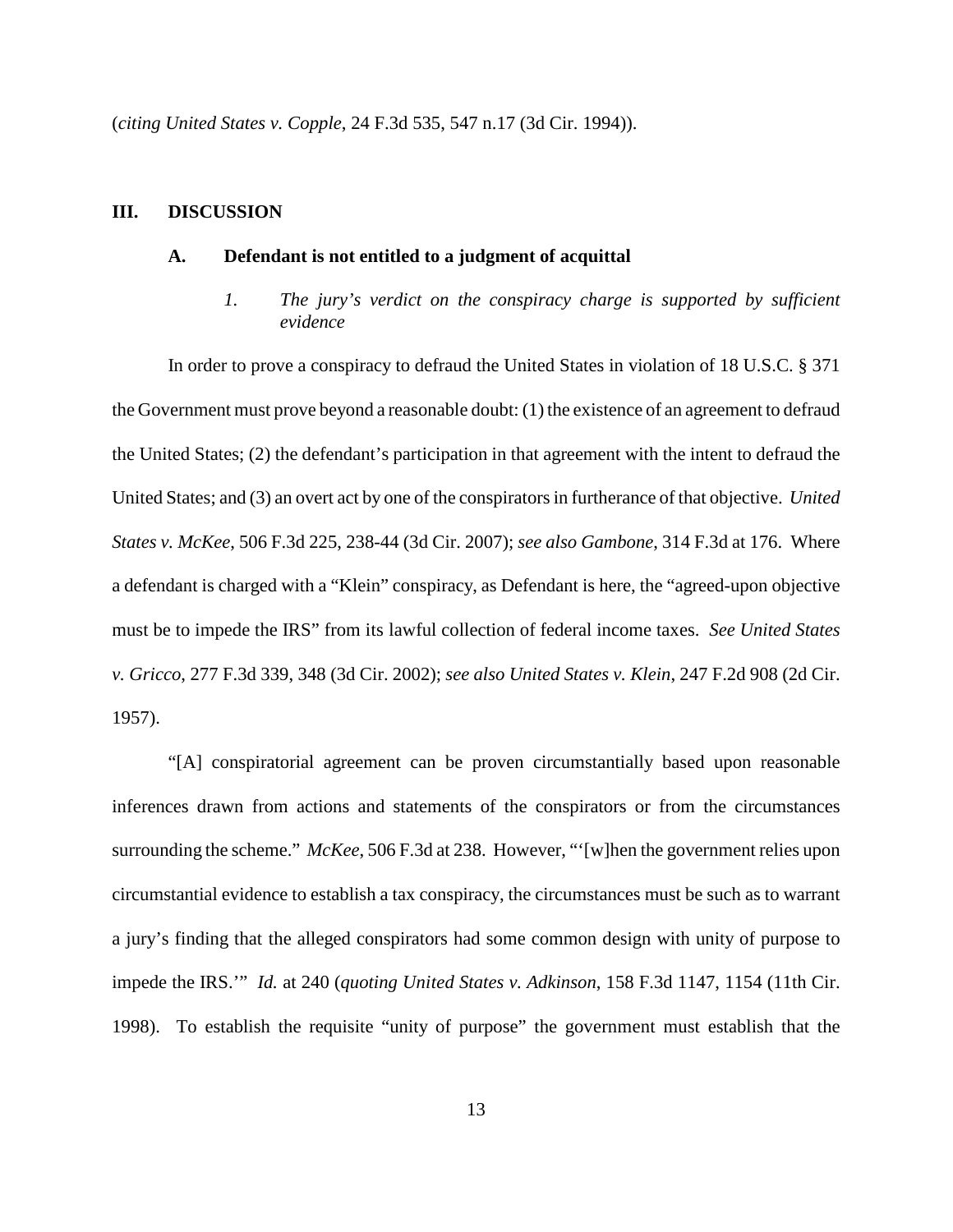defendant "knew of the agreement and intended both to join it and to accomplish its illegal objects." *Id.* at 241. "[T]he evidence must be sufficient to prove beyond a reasonable doubt that impeding the IRS was one of the conspiracy's objects and not merely a foreseeable consequence or collateral effect." *Gricco*, 277 F.3d at 348.

Defendant argues that he is entitled to judgment of acquittal because the Government failed to prove both the existence of an agreement to impede the IRS from collecting income taxes and Defendant's participation in such an agreement. Defendant's argument, however, is premised on a view of the evidence that draws all the reasonable inferences in *his* favor or on facts that are immaterial.<sup>6</sup> When the evidence is viewed in a light most favorable to the Government, as it must be in resolving a Rule 29 motion, the record supports the jury's verdict on the conspiracy charge.

The totality of the evidence, taking all reasonable inferences in the Government's favor, supports a finding that Defendant and McCracken agreed to impede the IRS from taxing their commissions by funneling those commissions through LLCs and avoiding the issuance of Form 1099s to those LLCs. The evidence at trial illustrated that Defendant is a sophisticated defendant who is knowledgeable about legal issues, attuned to dealing with accountants, RBI board members and shareholders, and familiar with setting up limited liability companies. After McCracken informed Defendant, Williamson and Peiffer that they would be receiving commissions, Defendant requested in an October 2001 memo that his commission be assigned to New Perspectives, LLC. A reasonable jury could infer that Defendant requested this change in order to evade taxes on that

 $6$  For instance, Defendant makes much of the fact that prior to November 2001, before McCracken became president of RBI, McCracken gave himself an unauthorized sales commission. (Mar. 18, 2008 Tr. at 140-41.) This fact is wholly irrelevant as to whether McCracken and Defendant conspired to conceal the commissions McCracken authorized in November 2001 from the IRS.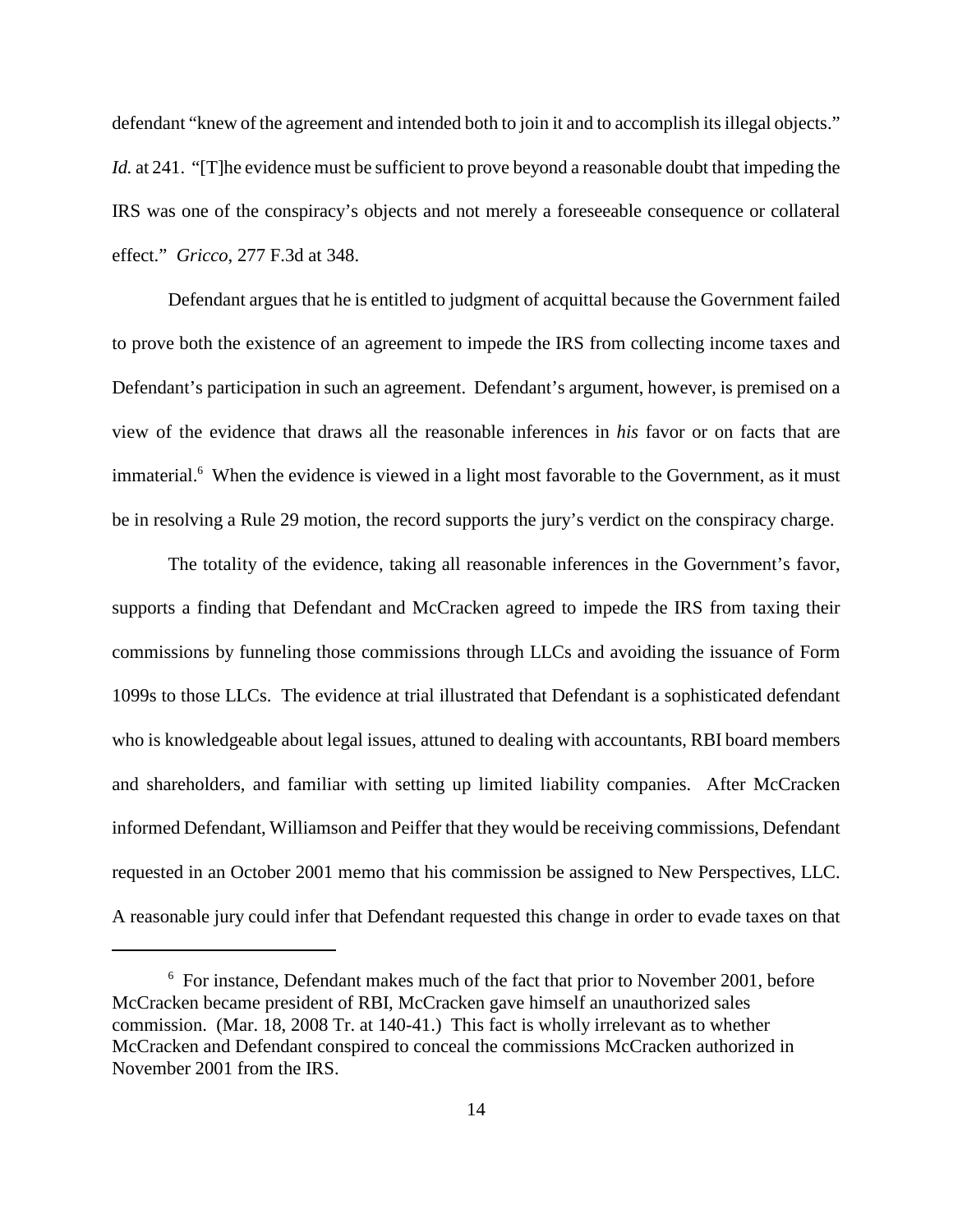income. This inference is supported by the fact that Defendant was using the same means to avoid taxes on income earned from Ford and Merullo by requesting payment through LISA, and is further supported by the fact that Defendant could have impeded the issuance of a Form 1099 since he was responsible for preparing those forms for RBI during the relevant time period. That McCracken adopted the same plan — to have his commissions paid through a limited liability company shortly after receiving Defendant's October memo and had Defendant set up Framco on his behalf supports an inference that the two shared a purpose of evading income taxes. Indeed, as a result of this change in payment, taxes were no longer withheld from Defendant and McCracken's commission payments.

The existence of an agreement between Defendant and McCracken to frustrate taxation of their commissions is further supported by Williamson's testimony. It is undisputed that Williamson had a discussion with McCracken and Defendant regarding whether she was required to issue Form 1099sto New Perspectives and Framco, and that in a subsequent conversation, McCracken directed her not to issue Form 1099s to those entities. As a result of this instruction, the IRS was not notified of the monies that RBI paid to New Perspectives or Framco.<sup>7</sup> Whether or not Defendant was present for this second conversation, the jury could reasonably infer, in light of the above-mentioned facts, that McCracken and Defendant agreed to misinform Williamson for purposes of concealing this income from the IRS. Although Defendant would have the Court and the jury believe that he was a bumbling fool when it came to tax matters, he was clearly familiar with Form 1099s in some

 $7$  That RBI ultimately issued a Form 1099 to New Perspectives for the 2004 tax year (Gov't Ex. 4 (New Perspectives 1099)), presumably as a result of the investigation following McCracken's departure, does not change the fact that no Form 1099s were issued for the prior three years in accordance with McCracken's instruction to Williamson.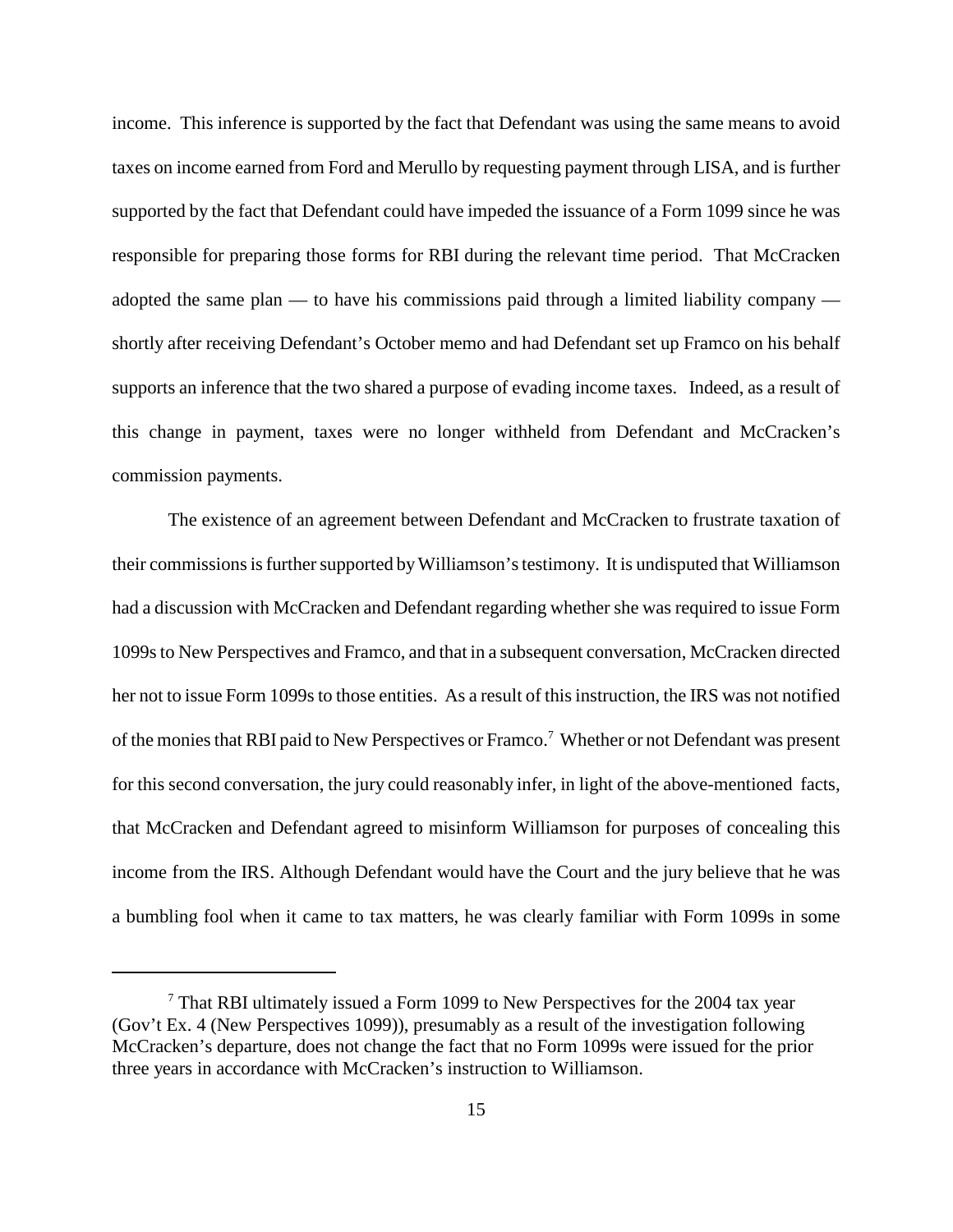respect since his job responsibilities included preparing such forms for RBI. Furthermore, he acquired tax identification numbers for New Perspectives and Framco, (Gov't Ex. 31 (Framco Tax ID) & 32 (New Perspectives Tax ID)), which suggests that he was aware of an obligation to report income earned by those companies to the IRS, yet he clearly did not report New Perspectives's income. Looking at the evidence in a light most favorable to the Government, the record supports an inference that Defendant was aware that a Form 1099 would alert the IRS to his commission payments and that he conspired with McCracken regarding an instruction to Williamson to prevent that from happening. That McCracken and Defendant both endeavored to conceal the existence of Framco and New Perspectives from the RBI Board and shareholders provides additional support for the inference that they sought to conceal evidence of their scheme to hide these payments from the IRS.

Furthermore, that Defendant set up Framco for McCracken and that McCracken signed a fake commission agreement with New Perspectives, which was found in a folder labeled "Framco," evidences that this was not a matter of two individuals exhibiting similar but unconnected conduct, as Defendant suggests, but that Defendant and McCracken were acting jointly in furtherance of their scheme. A jury could reasonably infer that the commissions agreement, signed by McCracken and Defendant's wife. Indeed, there was no evidence that Kathy Root or New Perspectives performed any sales services on behalf of RBI and a jury could certainly disbelieve Defendant's suggestion that Kathy Root was being paid approximately \$3,000.00 a month to occasionally spruce up RBI annual reports with graphics. Whether or not New Perspectives currently conducts any legitimate business is besides the point — the evidence supports a finding that the company was a shell created primarily so that Defendant could evade taxes on his commissions.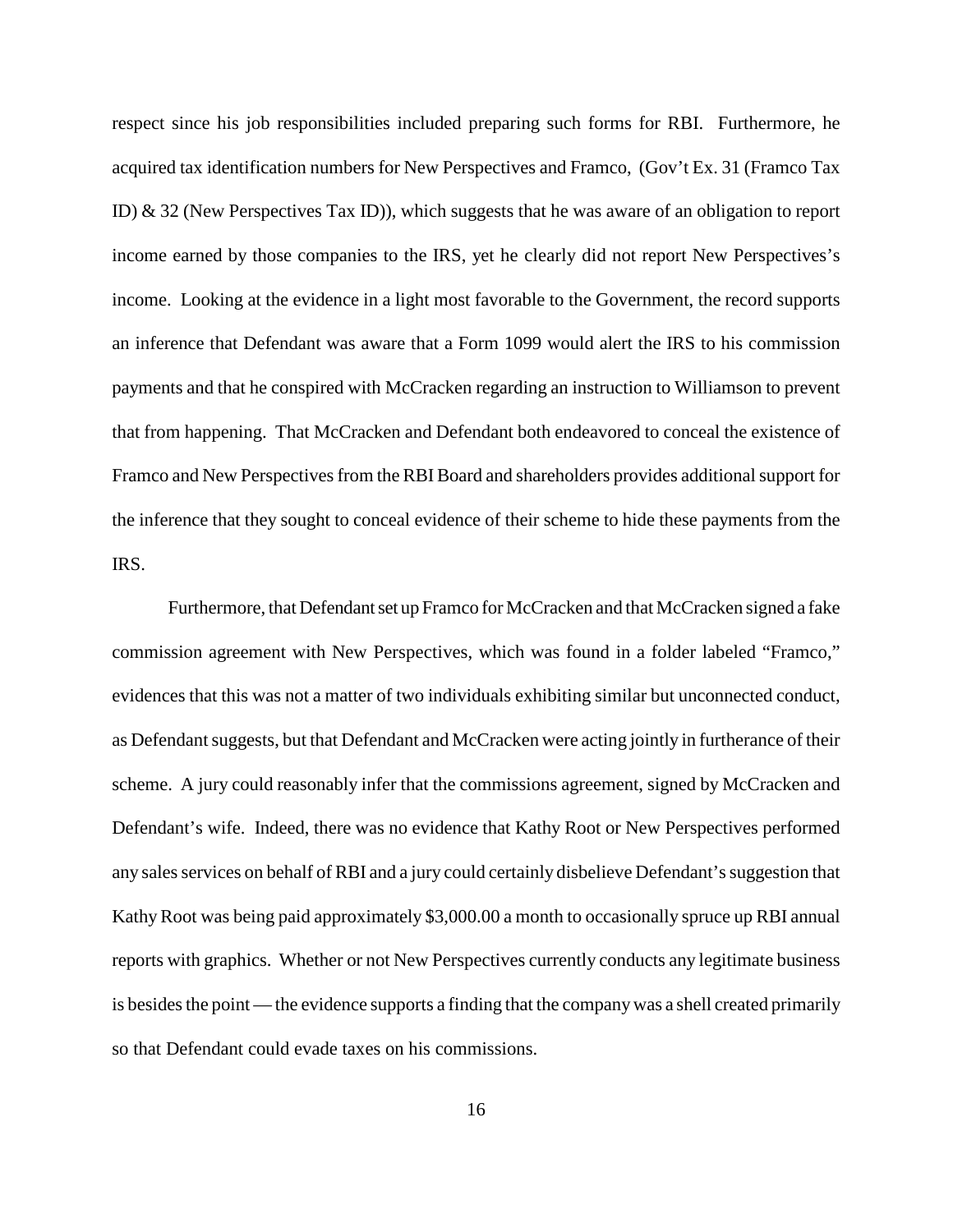In order to overcome this evidence, Defendant argues that the Government's conspiracy case must fail because the Government did not prove that McCracken evaded taxes on his Framco income. Defendant overstates the Government's burden in a conspiracy case. The Government need prove only an agreement between the Defendant and at least one other individual to impede the IRS, and an overt act by one of the conspirators in furtherance of that agreement; it need not prove that McCracken, who is not charged here, is also guilty of substantive tax evasion. *See McKee*, 506 F.3d at 238-44 (explaining elements of conspiracy); *see also Gov't of Virgin Islands v. Hoheb*, 777 F.2d 138, 140 (3d Cir. 1985) (co-conspirator's guilt is irrelevant to a defendant's guilt where the two are not tried together). Furthermore, whether or not McCracken himself evaded taxes, a jury could infer that McCracken told Williamson not to issue Form 1099s after conferring with Defendant on the matter, knowing that Defendant intended not to report New Perspectives income and intending to facilitate Defendant's plan. *See Gricco*, 277 F.3d at 349 (upholding *Klein* conspiracy conviction where jury could infer that defendant, who orchestrated an embezzlement scheme and instructed participants in the scheme not to deposit their unlawful earnings in a bank but to instead keep them in a safe, intended for his co-conspirators not to pay taxes on those monies).

Overall, the record supports the existence of an agreement between Defendant and McCracken to impede the IRS. Additionally, both Defendant and McCracken engaged in several overt acts in furtherance of that agreement including Defendant's creation of both LLCs, McCracken's instruction to Williamson, and McCracken's execution of the false Commission Agreement. Accordingly, Defendant's motion for judgment of acquittal is denied.

*2. Defendant is not entitled to judgment of acquittal on the tax evasion charge* Defendant does not argue that the guilty verdict on Count Two is unsupported by a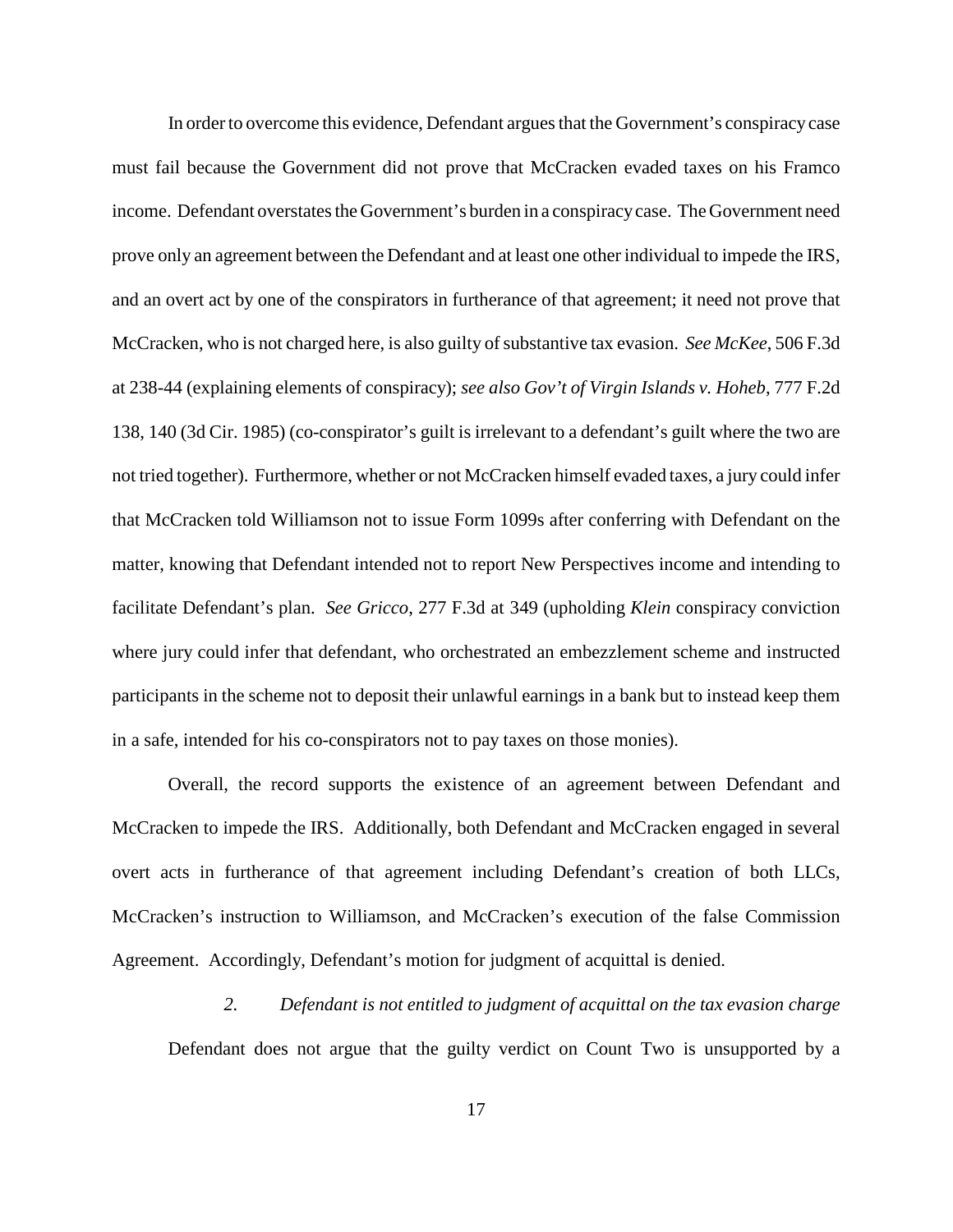sufficiency of the evidence. Instead, he argues that he is entitled to judgement of acquittal on Count Two because of "the infirmities in Count 2" that he raised before trial. (Def.'s Mot. for J. of Acquittal at 17.) Primarily, Defendant argues that Count Two is duplicitous because it impermissibly aggregates several years of tax evasion into one count. Defendant also reasserts his argument that venue was improper over Count Two.

## *i. Count Two is not duplicitous*

A conviction for tax evasion under 26 U.S.C. § 7201 requires proof beyond a reasonable doubt of "1) the existence of a tax deficiency, 2) an affirmative act constituting an attempt to evade or defeat payment of the tax, and 3) willfulness." *United States v. McGill*, 964 F.2d 222, 229 (3d Cir. 1992);*see also McKee*, 506 F.3d at 233. "[S]ection 7201 proscribes the offense of tax evasion, which can be committed either by evading the assessment or evading the payment of taxes." *United States v. Pollen*, 978 F.2d 78, 87 n.16 (3d Cir. 1992). A defendant evades the assessment of taxes by impeding the IRS from assessing a tax on his or her income, for example, by filing a false tax returns and creating false documents. *McGill*, 964 F.2d at 230. Evasion of payment, on the other hand, generally involves concealment of the taxpayer's ability to pay his or hertaxes by hiding assets from the IRS after tax returns have been filed. *Id.* ("Affirmative acts of evasion of *payment* include: placing assets in the name of others; dealing in currency; causing receipts to be paid through and in the name of others; and causing debts to be paid through and in the name of others.").

Defendant argues that Count Two is duplicitous because the Government charged him with evading several years of taxes in one count, an improper unit of prosecution, instead of charging him with one count of evasion for each year at issue. Defendant recognizes that one count of evasion covering several years might be appropriate in an evasion of *payment* case. Although Defendant was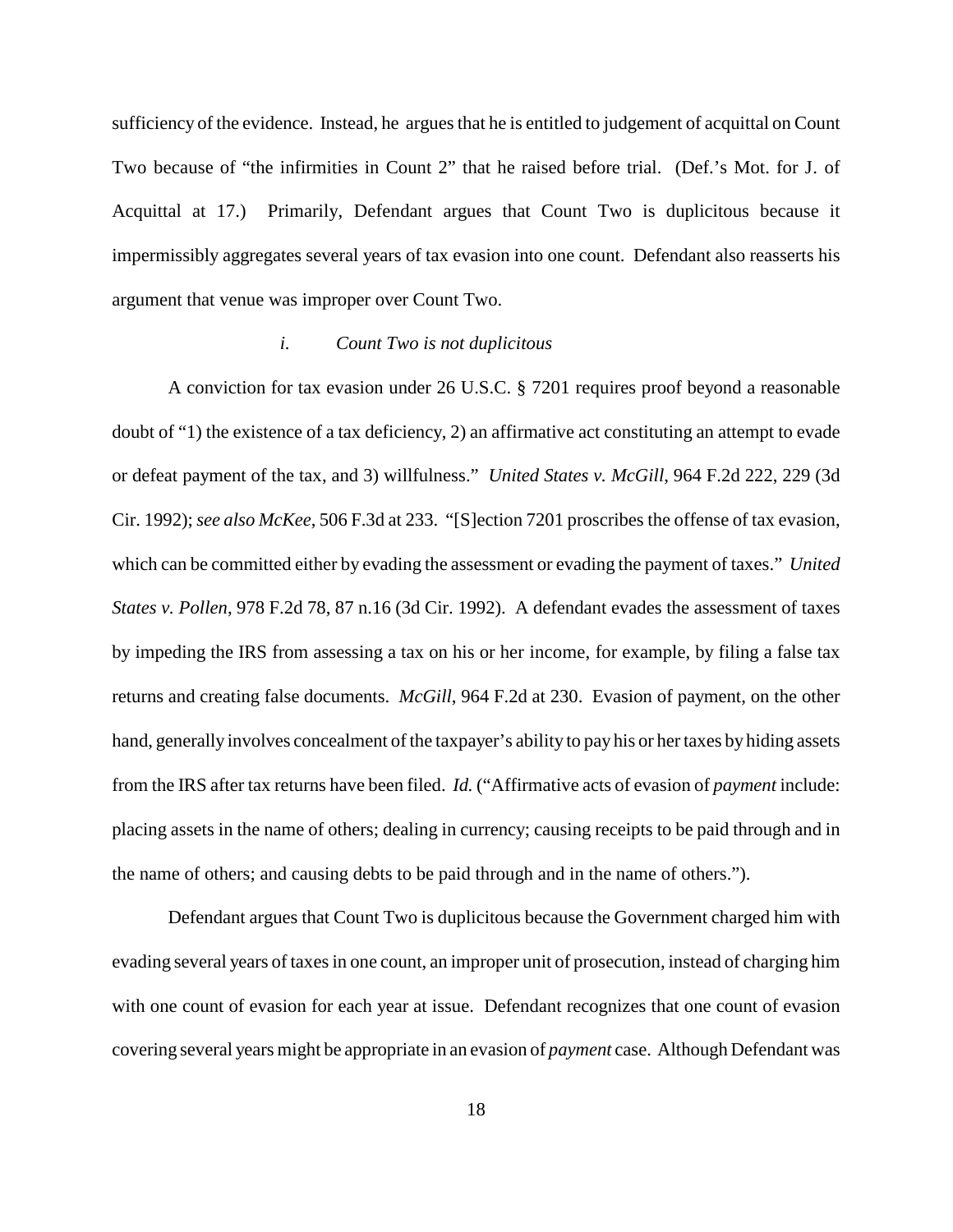charged with evasion of payment and evasion of assessment, he argues that the evidence at his trial was akin to that of an evasion of *assessment* case, and thus, the Government's chosen unit of prosecution is, in retrospect, impermissible.

"Duplicity is the joining of distinct and separate offenses in a single count." *United States v. Haddy*, 134 F.3d 542, 548 (3d Cir. 1998). In order to determine whether Count Two is duplicitous as Defendant alleges, the Court must first determine the appropriate unit of prosecution for a violation of 26 U.S.C. § 7201. *Id.* Generally speaking, the unit of prosecution for tax evasion in violation of 26 U.S.C. § 7201 is one tax year. *Pollen*, 978 F.2d at 84. The Third Circuit has recognized an exception to thisrule, that the Government may "charge tax evasion covering several years in a single count as a 'course of conduct' in circumstances 'where the underlying basis of the indictment is an allegedly consistent, long-term pattern of conduct directed at the evasion of taxes for [the] years [in question].'" *Id.* (*quoting United States v. Shorter*, 809 F.2d 54, 58 (D.C. Cir. 1987)); *see also United States v. Kruckel*, Crim. A. No. 92-611, 1993 WL 765648, at \*\*14-15 (D.N.J. Aug. 13, 1993).

In *United States v. Pollen*, the Third Circuit upheld four counts of tax evasion where each count was based on a different means of evasion for the same seven year period. 978 F.2d at 81-82. Similarly in *United States v. Shorter*, relied on by the Third Circuit in *Pollen*, the D.C. Circuit concluded that one count of tax evasion encompassing twelve tax years was not impermissibly duplicitous where the defendant engaged in a single scheme to evade taxes spanning those years. 809 F.2d 54, 57 (D.C. Cir. 1987), *abrogated on other grounds*, *Daubert v. Merrel Dow Pharm., Inc.*, 509 U.S. 579 (1993). Defendant makes much of the fact that in those cases, the defendants were charged with violating Section 7201 by evading *payment* of taxes. However, no where in *Pollen* did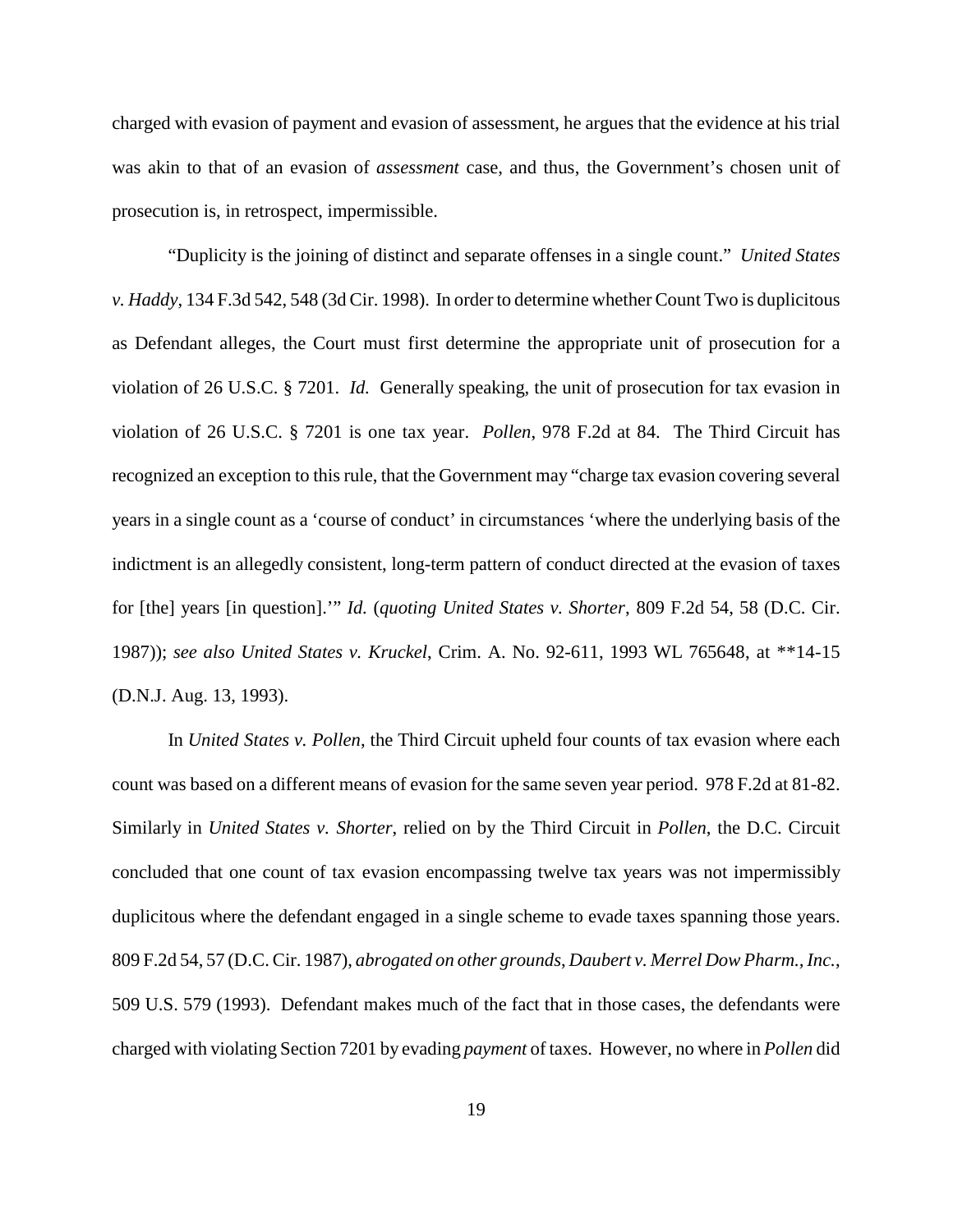the Third Circuit explicitly state that charging an evasion of assessment case in such a manner is impermissible. Indeed, such a suggestion is baseless — nothing in Section 7201 indicates that a different unit of prosecution would apply depending on the means of tax evasion charged. *Pollen*, 978 F.2d at 85-86 (neither the statutory language nor "section 7201's legislative history requires . . .[the conclusion] thatCongressintended to limit this provision's unit of prosecution to an individual tax year"). Such a result would frustrate the Government's ability to charge both means of evasion in one count — which is clearly permissible under the Federal Rules of Criminal Procedure and relevant case law. FED. R. CRIM. P.  $7(c)(1)$  ("A count may allege . . . that the defendant committed [an offense] by one or more specified means.");*see also United States v. Mal*, 942 F.2d 682, 687-89 (9th Cir. 1991) (rejecting duplicity challenge where indictment charged evasion of assessment and evasion of payment); *United States v. Dunkel*, 900 F.2d at 107 (7thCir. 1990)(chargesincorporating allegations of evasion of payment and evasion of assessment were not duplicitous because "Section 7201 creates only one *crime*: tax evasion"), *vacated on other grounds*, 498 U.S. 1043 (1991).

Here, Defendant was charged with one continuous course of conduct spanning the years 2001 through 2003. The Government alleged that Defendant evaded taxes over the course of these three years by funneling his earnings through LLCs, avoiding the issuance of Form1099s to those LLCs, characterizing bonuses from Parker as loans instead of income, and failing to report all such income on his tax returns. The evidence the Government would have used to prove evasion in 2001, 2002 and 2003 individually is the same evidence the Government in fact used to prove one count of tax evasion encompassing those years; this illustrates that Defendant exhibited the same pattern of evasive conduct for all three years in question, making prosecution based on that span of years appropriate. *See Shorter*, 809 F.2d at 57 (continuous course of conduct existed where the same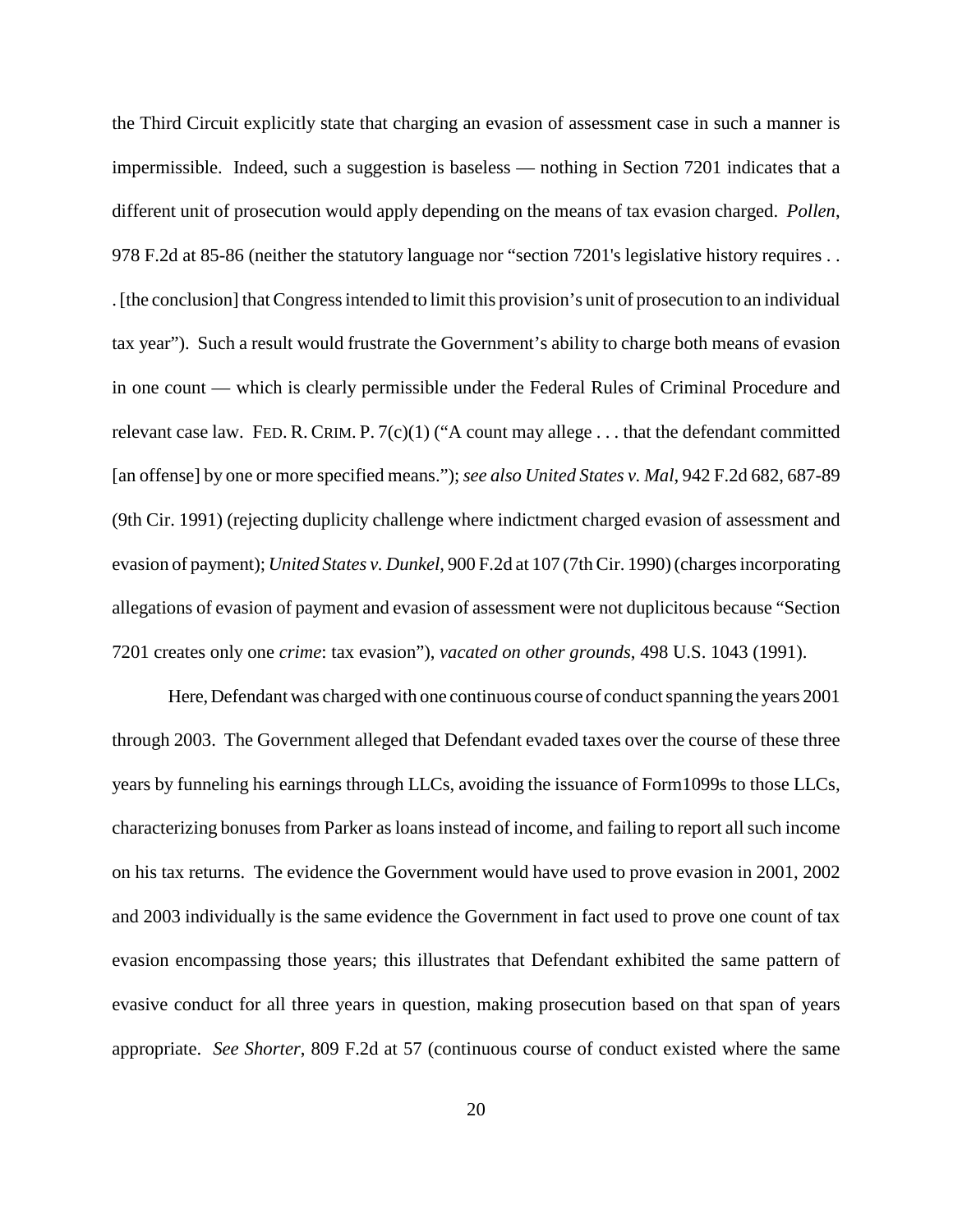evidence that would be used to prove evasive acts for each individual year of evasion would be used to prove one count of evasion spanning those years). Furthermore, that Defendant knew exactly the allegations that he would be defending against — tax evasion for the years 2001 through 2003 by failing to report income from New Perspectives, LISA, and Parker — mitigates against any concern that he was prejudiced by the inclusion of all three years in one count. *See Dunkel*, 900 F.2d at 107 (indictment charging evasion of assessment and evasion of payment was not duplicitous defendant "knew exactly what he had to prepare to defend against and the jury knew its role as well").

Although the Government's choice to charge Defendant with one count of tax evasion for all of the years at issue, as opposed to three counts on a per year basis, may have been unorthodox, Pollen sanctions such an approach.<sup>8</sup> Accordingly, Defendant's motion for judgment of acquittal is denied in this regard.

# *ii. Venue was proper with respect to Count Two*

The Constitution and Federal Rule of Criminal Procedure 18 require prosecution of a criminal defendant "in a district where the offense was committed." FED. R. CRIM. P. 18; *see also United States v. Cabrales*, 524 U.S. 1, 6 (1998). Where an offense continues across multiple districts, it may be prosecuted "in any district in which such offense was begun, continued, or

<sup>&</sup>lt;sup>8</sup> Defendant further argues that he is entitled to judgment of acquittal because "a general" verdict has been rendered on tax evasion during a three-year period from which it is impossible to tell whether Defendant was actually found guilty of tax evasion in any calendar year, the allowable unit of prosecution." (Def.'s Mot. For Judgment of Acquittal at 21.) As discussed above, the Indictment appropriately alleged a course of conduct spanning three years, and therefore charged Defendant in a permissible unit of prosecution. Defendant's reliance on *United State v. House*, 524 F.2d 1035 (3d Cir. 1975), which did not address the unit of prosecution for tax evasion, is therefore misplaced.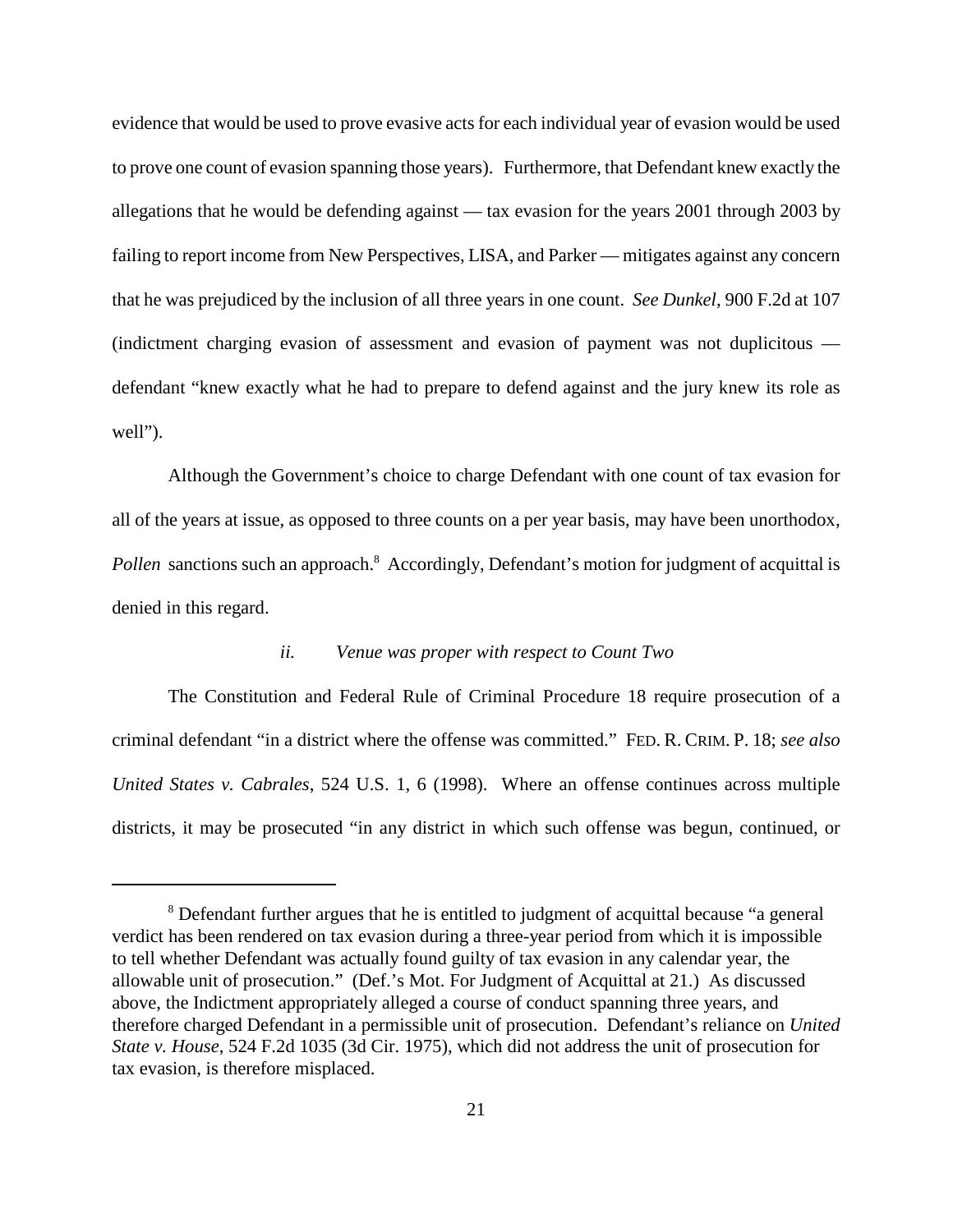completed." 18 U.S.C. § 3237(a). "Because an 'attempt to evade' tax can occur over time and in more than one judicial district, a violation of § 7201 is a 'continuing offense' within the meaning of 18 U.S.C. § 3237(a)." *United States v. Strawberry*, 892 F. Supp. 519, 521 (S.D.N.Y. 1995); *cf. Kruckel*, 1993 WL76648, at \*14, 14 n.11 (D.N.J. Aug. 13, 1993)(tax evasion considered continuing course of conduct for statute of limitations purposes). Thus, venue is appropriate in a tax evasion case in any district where the defendant "engaged in some affirmative act with a tax evasion motive." *Strawberry*, 892 F. Supp. at 521 (*citing United States v. Marchant*, 774 F.2d 888, 891 (8th Cir. 1985)). The Government bears the burden of proving venue by a preponderance of the evidence. *United States v. Perez*, 280 F.3d 318, 328-30 (3d Cir. 2002).

Here, a preponderance of the evidence at trial supports a finding that at least one affirmative act of evasion occurred in the Eastern District of Pennsylvania. As discussed above, the Government agreed to dismiss any allegations of tax evasion pertaining to the year 2000, which did not include any income earned from RBI. Consequently, Defendant was only tried on tax evasion for the years 2001 through 2003. Defendant himself conceded prior to trial that the allegations pertaining to RBIrelated income were properly venued in the Eastern District of Pennsylvania. (Sept. 20, 2007 Hearing Tr. at 27; Mar. 7, 2008 Hearing Tr. at 5.) Indeed, Defendant traveled to Reading in connection with hisjob at RBI, and the memos he prepared to facilitate payment of his commissions to New Perspectives, including the Commissions Agreement between RBI and New Perspectives, were found at RBI's offices in Reading. *See United States v. Martino*, Crim. A. No. 00-389, 2000 WL 1843233, at  $*3$  (S.D.N.Y. Dec. 14, 2000) (venue was proper over tax evasion charges where defendant sent faxes, placed phone calls and directed wire transfers to a bank within the district in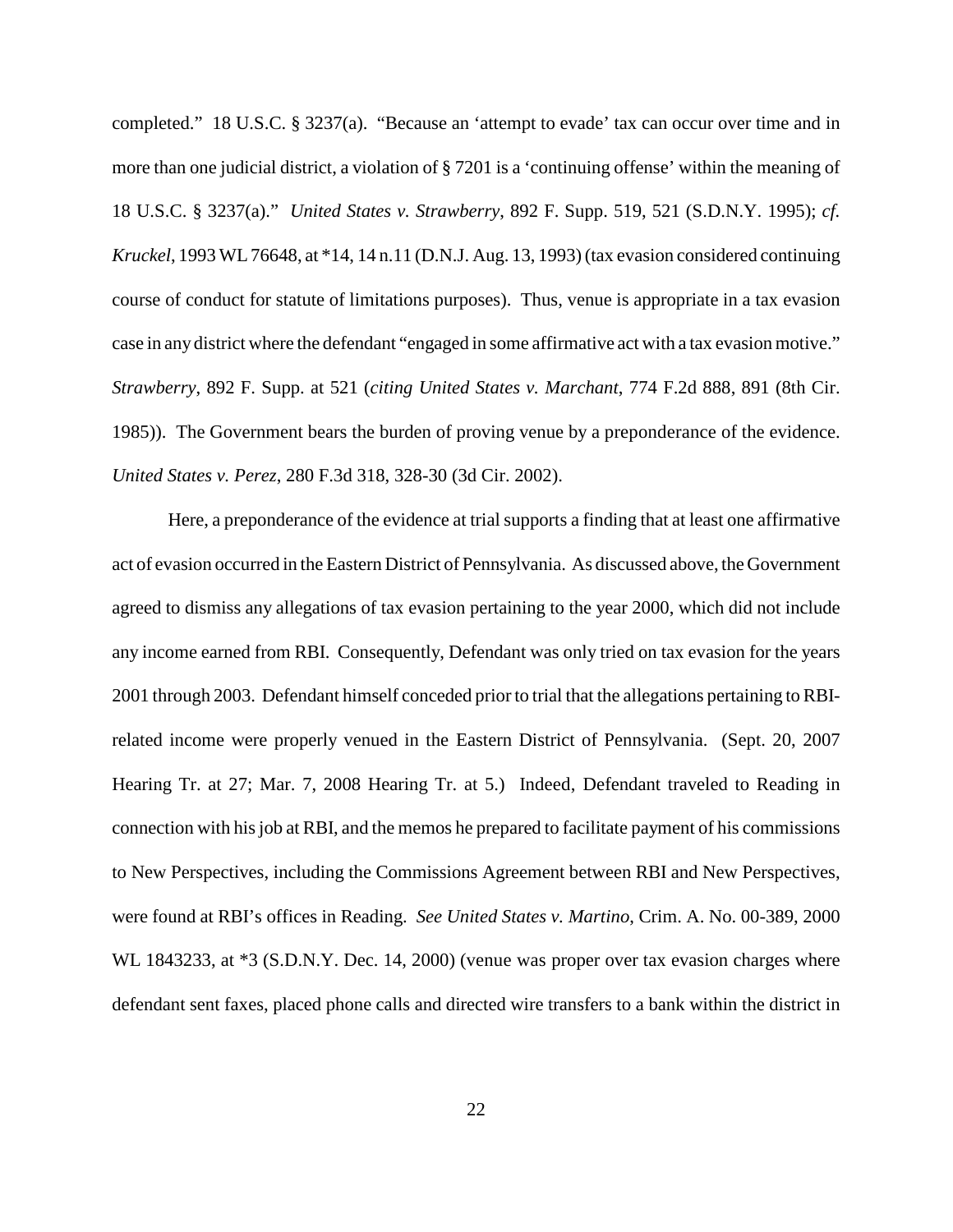furtherance of her tax evasion scheme). Consequently, venue was proper over Count Two.<sup>9</sup>

#### **B. Defendant is not entitled to a new trial**

# *1. The jury charge was proper*

Defendant argues that he is entitled to a new trial because he was prejudiced by "the inclusion of ten unproven allegations in the final jury charge, over objection, which substantially influenced the jury's decision to convict the Defendant." (Def.'s Mot. for New Trial at 3-5.) Defendant's argument fails for several reasons.

First, this Court merely summarized the allegations in the Indictment so as to guide the jury, which it is clearly appropriate for a court to do. *United States v. Smith*, 410 F. Supp. 1256, 1260 (D.C. Pa. 1976). Second, Defendant's argument is again based on his biased view of the evidence. As discussed above, there was sufficient evidence at trial supporting the allegations in the Indictment. As such, inclusion of these allegations in the jury charge cannot possibly be considered improper. Third, after extensive discussions on the matter at the charge conference, and in an abundance of caution, this Court added language to the jury instructions to clarify that its references to the allegations in the Indictment were just that — references to *allegations*. (Mar. 19, 2008 Tr. at 39.) Finally, this Court's charge included instructions that the Indictment is not evidence, which the jury is presumed to have followed. (Mar. 20, 2008 Tr. at 45.); *see, e.g.*, *Weeks v. Angelone*, 528

<sup>9</sup> Defendant argues that "had the jury considered evasion conduct on the allowable 'per year' basis, it may have found that tax evasion did not occur in one or more years because the only acts of evasion it could find were non-venued." (Def.'s Mot. for J. of Acquittal at 25.) If the Government charged Defendant with one count of evasion for 2001, one count of evasion for 2002 and one count of evasion for 2003, each "per year" count would still incorporate evasive conduct pertaining to RBI-related income, which occurred in this district. Thus, Defendant's argument that the purported venue problem stems from the Government's decision to charge Defendant with one count of tax evasion spanning several years is nonsensical.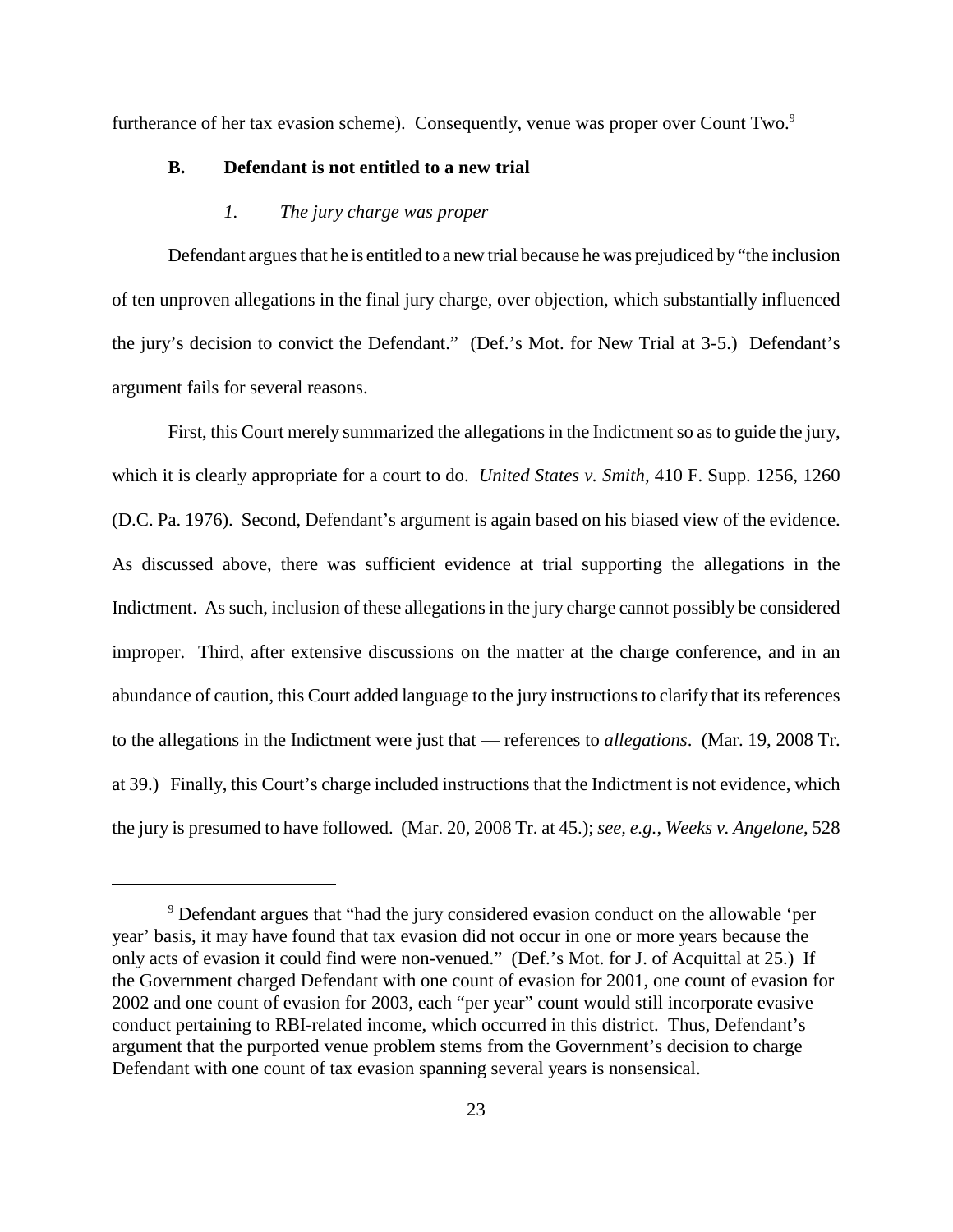U.S. 225, 234 (2000) ("A jury is presumed to follow its instructions."). Accordingly, the Court did not err by summarizing the Indictment's allegations in the jury charge, nor has any miscarriage of justice has occurred here that would warrant a new trial.

#### *2. The jury was not prejudiced by Williamson's comments*

Defendant argues that he is entitled to a new trial because the jury was prejudiced by two statements, both elicited by Defense Counsel in his cross-examination of Barbara Williamson: (1) that McCracken had been indicted and (2) that Defendant's hired investigator, Dennis Hanzel, told Williamson that Defendant was considering a guilty plea. (Def.'s Mot. for New Trial at 5.) These comments were elicited during Defense counsel's admittedly "aggressive questioning" of Williamson. (Mar. 17, 2008 Tr. at 89.) Defendant did not move for a mistrial in the wake of this testimony nor did he move to strike this testimony from the record. Nevertheless, he now asserts that he was prejudiced by these stray remarks. Defendant is not entitled to a new trial on this basis, however, because defense counsel cannot complain that he was unfairly prejudiced by testimony that he is responsible for eliciting. *United States v. Harris*, 368 F. Supp. 697, 710 (D.C. Pa. 1973) ("[A] prejudicial item of evidence or a trial setback experienced by defense counsel cannot be complained of if it was caused by defense counsel.")

Furthermore, Defendant was not prejudiced by this testimony. Even if Williamson's reference to McCracken having been indicted could have prejudiced the Defendant, any possible prejudice was ameliorated by the Court's *sua sponte* curative instruction to the jury:

[T]he last witness who was on the stand answered a question and indicated that Mr. McCracken left [RBI] because he was indicted. That indictment had nothing to do, was separate and apart from this case. So I don't want you to think it had anything to do with this case. And it's important that you know that. I had asked the government to make sure, to check over the lunch break, as to what he was indicted for and it had nothing to do with this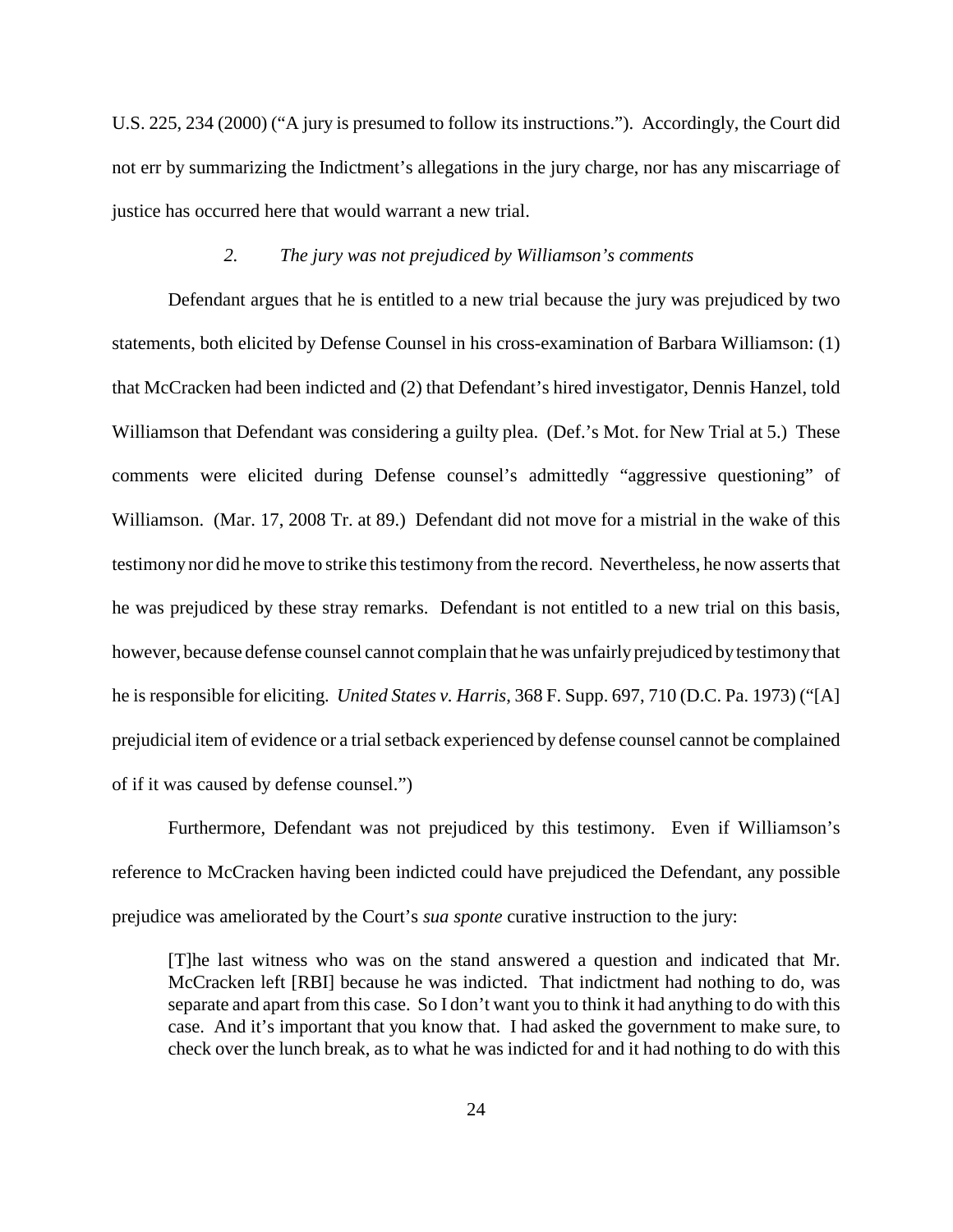case.

(Mar. 17, 2008 at 90.)

Likewise, any possible prejudice to the Defendant from Williamson's stray remark about a potential guilty plea was ameliorated by Hanzel's testimony clarifying that remark:

- Q: All right. And with respect, then, to that last part we were talking about, you did not tell her that Mr. Root ever had any intention to plea to this case, did you?
- A. No, that was just so out of line because I had just started talking to people and my job was much like my job as a special agent with the IRS. I was doing an investigation to determine if there was any culpability, and she was one of the first people I talked to.
- Q: All right.
- A: So I had no idea of Mr. Root's guilt or innocence.

(Mar. 19, 2008 Tr. at 194.) Further, Williamson's testimony was already fairly benign since Williamson put the statement in context. She testified on recross-examination that Hanzel said to her "depending what you have to say, maybe Tom will take a plea. And if he — if you don't talk to me, then we're going to have to put you on the stand and we're going to have to say in court that you didn't cooperate with us." (Mar. 17, 2008 Tr. at 84.)

Accordingly, since the testimony of which Defendant complains were elicited by his own counsel, and since those comments did not prejudice him in any way, Defendant is not entitled to a new trial in this regard.

## *3. Defendant was not prejudiced by late disclosure of Brady information*

*Brady v. Maryland*, 373 U.S. 83 (1963) requires the government to disclose to a defendant exculpatory evidence that is material to guilt or punishment. *United States v. Bagley*, 473 U.S. 667, 674 (1985). "[A] defendant is entitled to a new trial where 'there is a reasonable probability that,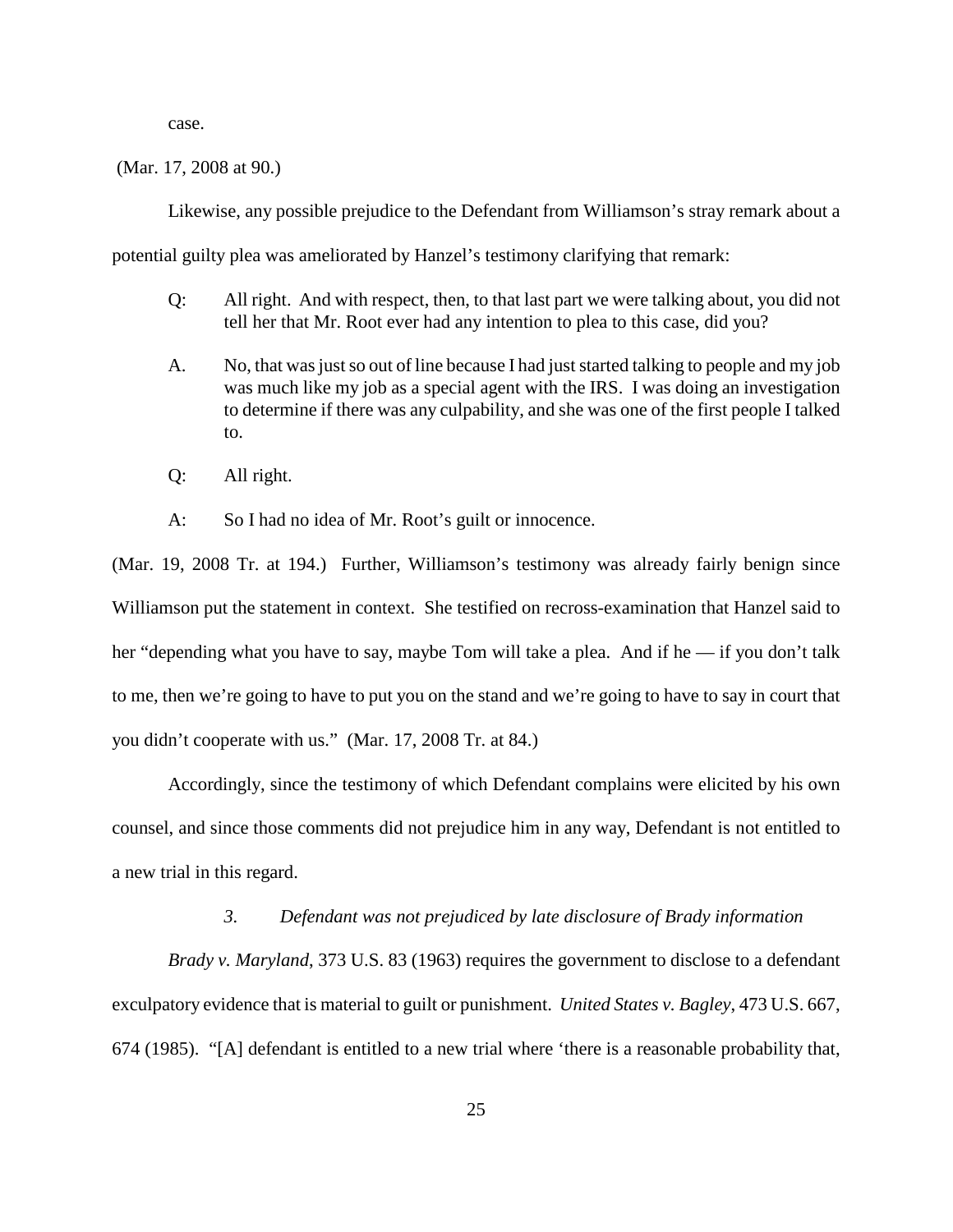had the evidence been disclosed to the defense, the result of the proceeding would have been different.'" *Gov't of the Virgin Islands v. Martinez*, 780 F.2d 302, 306 (3d Cir. 1985) (*quoting Bagley*, 473 U.S. at 683). "In order to find a *Brady* violation in the first place, a court must find that some prejudice ensued to the defendant." *Gov't of the Virgin Islands v. Fahie*, 419 F.3d 249, 256 n.10 (3d Cir. 2005). "Where the government makes *Brady* evidence available during the course of a trial in such a way that a defendant is able to effectively use it, due process is not violated and *Brady* is not contravened." *United States v. Johnson*, 816 F.2d 918, 924 (3d Cir. 1987).

Defendant asserts that he was prejudiced because he received "voluminous *Brady* documents approximately one week before trial," and because the Government only produced certain documents, such as a spreadsheet from Parker and a summary from Ford, shortly before trial. (Def.'s Mot. for a New Trial at 3-4.) It is clear that the Government turned this evidence over to the defense either the same day or the day after it was received by the Government, and in any event, prior to the start of trial.<sup>10</sup> (Gov't's Consolidated Resp. to Def.'s Mot. for J. of Acquittal and Mot. for a New Trial Attachment 1 (3/14/2008 Letter enclosing transcripts and fax from George Ford) & Attachment 2 (3/15/2008 E-mail enclosing spreadsheet from Parker) & Attachment 3 (3/12/2008 Letter Disclosing Ford Statement);*see also* Mar. 18, 2008 Tr. at 193-95.) Clearly then, Defendant was able to use this information at trial, and thus, his argument that he was prejudiced in violation of *Brady* fails. *See Johnson*, 816 F.2d at 924 (no *Brady* violation where government failed to produce fingerprint reports prior to trial but produced the reports in time for defendant to use in crossexamination); *United States v. Campagnuolo*, 592 F.2d 852, 861 (5th Cir. 1979) (no *Brady* violation

 $10$  One document of which Defendant specifically complains was not even in existence until the weekend before trial. (Mar. 18, 2008 Tr. at 64-65.)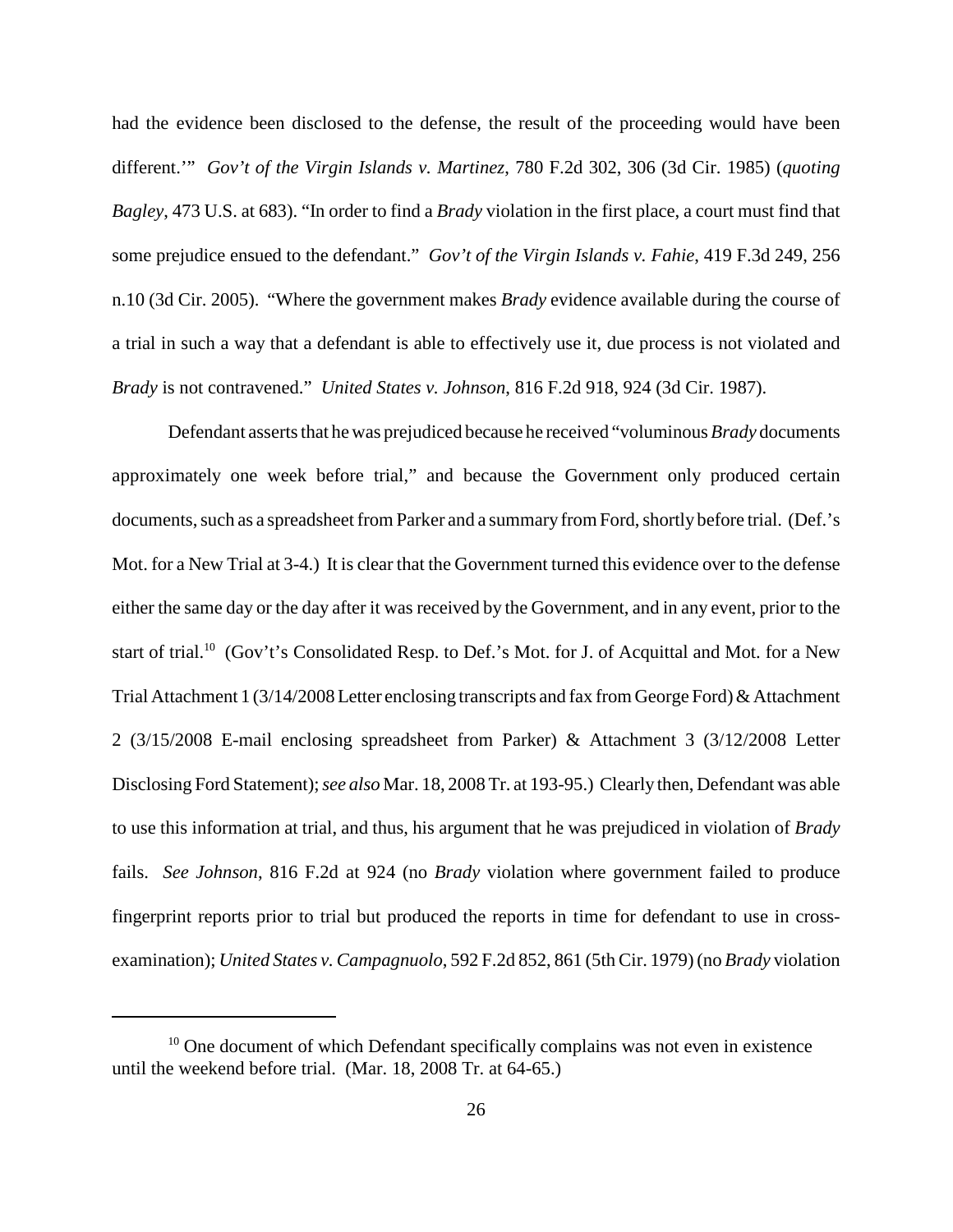where government's production of exculpatory evidence on the day before trial did not prejudice the defendant); *United States v. Kerr*, Crim. A. No. 07-3, 2008 WL 1943440, at \*6 (W.D. Pa. May 2, 2008) (no *Brady* violation where the government produced photographs intended for use at trial to the defendant three business days prior to jury selection.) Since Defendant has not established a *Brady* violation, he is not entitled to a new trial on that ground.

# **IV. CONCLUSION**

For the foregoing reasons, Defendant's motions are denied. An appropriate order follows.